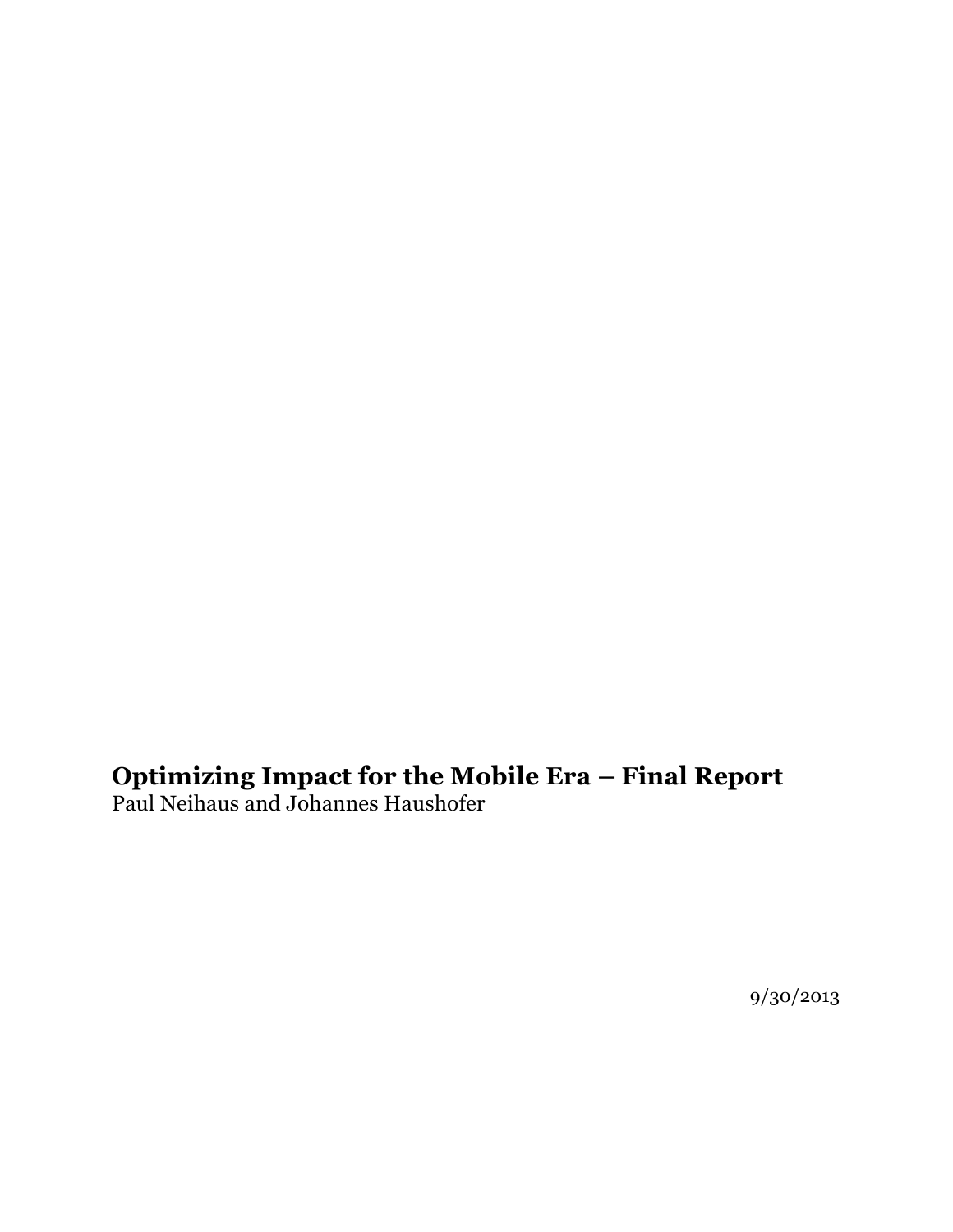# Optimizing Impact for the Mobile Era – Final Report

Paul Neihaus<sup>1</sup> and Johannes Haushofer<sup>2</sup>

9/30/2013

<sup>&</sup>lt;sup>1</sup> Assistant Professor, UC San Diego, pniehaus@ucsd.edu

<sup>&</sup>lt;sup>2</sup> Prize Fellow, Economics, Harvard, joha@mit.edu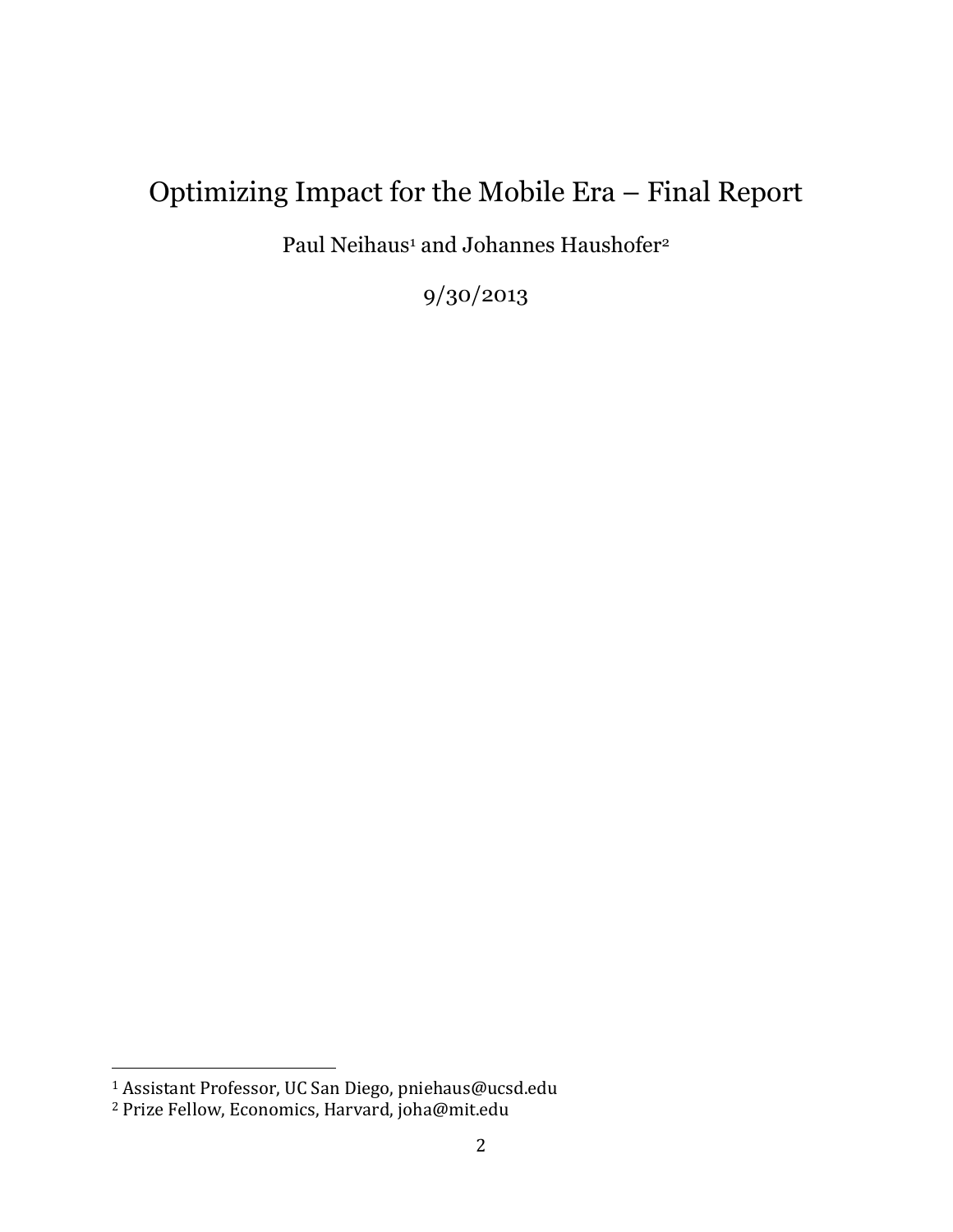Mobile phone use in developing countries is booming. The worldwide number of mobile subscribers now sits at 6 billion and counting (as of 2012), with a staggering 5 billion mobile phone users in developing countries (World Bank 2012). In step with the rise of mobile phone penetration in the developing world, a wave of research has been dedicated to studying new ways to use mobile phones as a tool for growth. This includes, among many others, reducing information asymmetry (Abraham 2006), reminders for health (Lester et. al 2010; Pop-Eleches et. al 2011; Zurovac et. al 2011), savings (Karland et al. 2010), advice (Cole and Fernando 2012; Aker 2011), risk sharing (Jack and Suri 2011), and charity (Blumenstock et. al 2011).

The spread of mobile phones have reduced transaction costs between end-users, endusers and services and researchers and end-users. Regarding the latter, the penetration of both access and facility with mobile phones allow researchers a new paradigm in communicating and learning from individuals around the world. In order to take advantage of this newly available medium, it is important to understand both the benefits and limitations of mobile surveys in comparison to traditional in-person surveys. Health researchers have studied the methodological differences between phone and in-person survey administration and found relatively stable results (Weeks et. al 1983; Aneshensel et. al 1982). However, little is known if the accuracy, and efficiency that make mobile interviews so promising holds when taken to a developing country context.

This study aims to quantify and provide insight into utilizing mobile phone technologies to potentially create cost-effective, high-quality and *high frequency* data. We study this in the form of a randomized controlled trial in western Kenya. *We find that, when used in the right situation, optimizing surveys for mobile administration can be accurate, cost effective and allow for data collection that would simply be impossible any other way.* The remainder of this paper is as follows: Section 2 discusses the background and the experimental methodology, section 3 discusses the response rates of mobile surveys compared to in-person surveys, section 4 analyzes the accuracy of mobile interviews,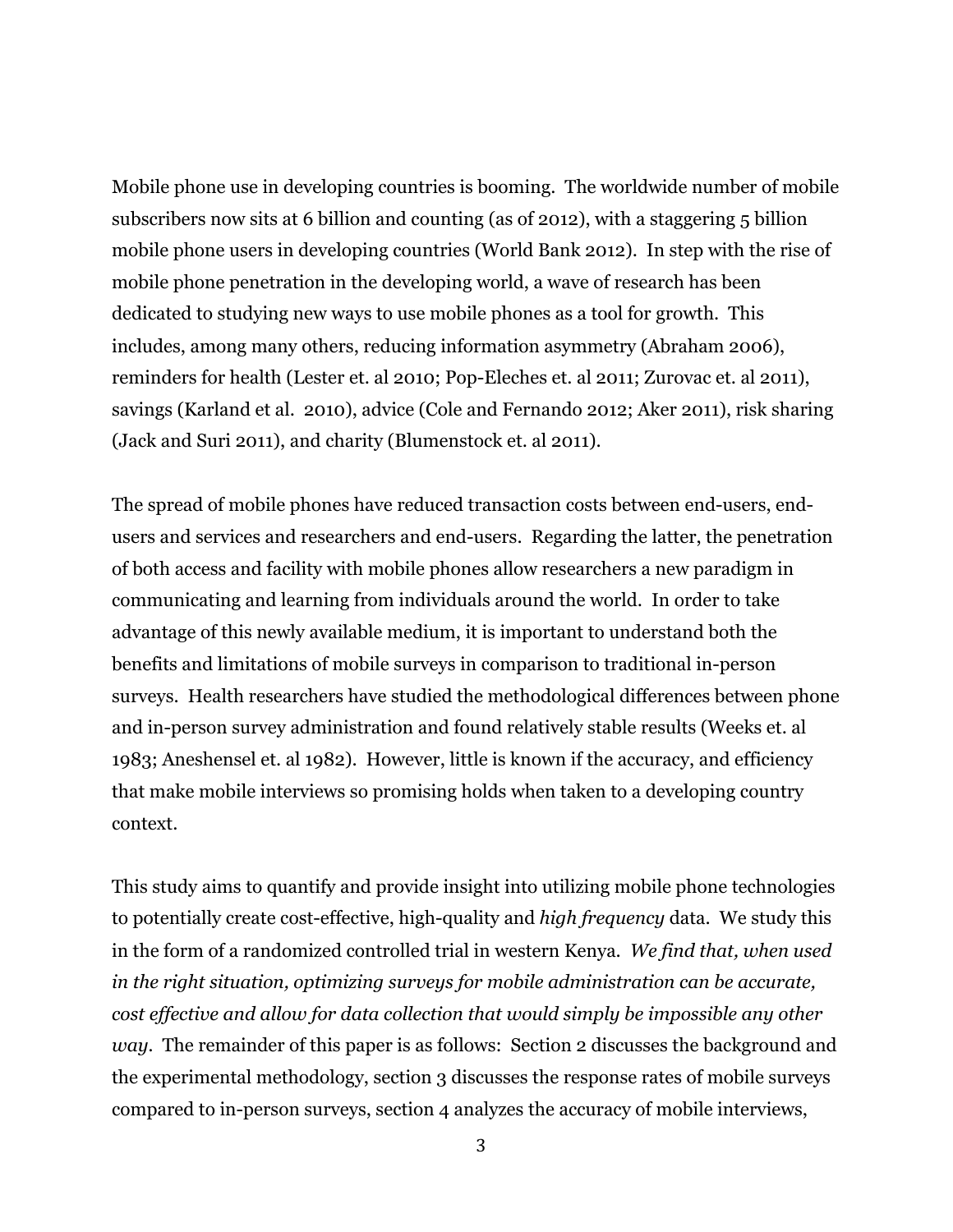section 5 compares costs between survey administration types, section 6 provides insight into advantages of mobile surveys and section 7 concludes.

### **Section 2: Background and Experimental Methodology**

Our study took place between March and August, 2103 in Rarieda, a peninsula off of Lake Victoria in Western Kenya. Our sample was drawn from an existing impact evaluation of *Give Directly, Inc.*, an international NGO who makes unconditional cash transfers to poor households in Kenya. Our study randomly sampled (stratified by gender and *Give Directly* treatment status) 150 respondents from the existing study and thus, should be able to provide with unbiased estimates from which to compare survey methodologies. An advantage to drawing a sample from this study is that we are able to utilize previously administered in-person surveys to serve as a point of comparison for the accuracy of our mobile surveys. Each respondent was given a mobile phone and SIM card (Safaricom) and asked to participate in the following surveys:

- 1) High Frequency Calls Daily phone calls over 10 weekdays
- 2) Low Frequency Call Single phone call over 2 week period
- 3) High Frequency SMS Daily SMS survey over 10 weekdays
- 4) Low Frequency SMS Single SMS survey over 2 week period

Respondents were randomly placed into one of six groups that varied with respect to survey order, and time. In addition, we randomly allocated each of the 150 respondents into a 'Prize' condition – each respondent was assigned to receive either a *high* (100 Ksh) or *low* (50 Ksh) base incentive for each survey completed. Crucially, all respondents were recruited under the guise of receiving a *low* prize, a subset of which was subsequently "surprised" with a higher incentive. This allows us to isolate the effect of the incentive on response rates without concern for prizes influencing selection into the study.3

 $3$  This technique was popularized by Karlan and Zinman (2009)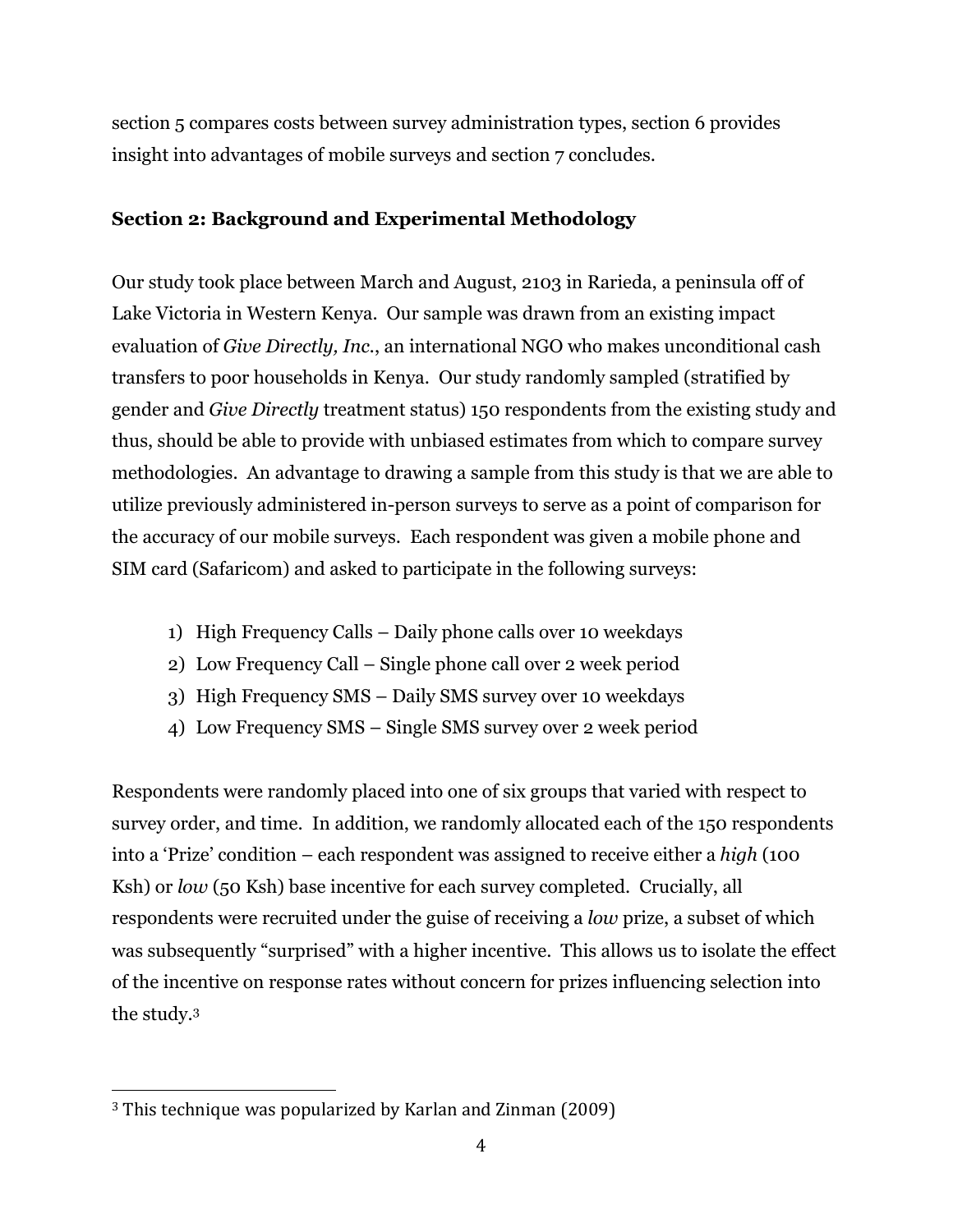All mobile surveys were conducted in Nairobi, Kenya at the Busara Center for Behavioral Economics. Trained enumerators carried out the phone surveys, while the SMS survey was done automatically using *Telerivet* (http://telerivet.com).

### **Section 3: Response Rates**

An important component in administering mobile surveys is simply getting the individual on the other end of the line to pick up their phone. Blumenstock finds in Rwanda that 38% (588/1,529) never answer in response to a phone survey and of those who do pick-up 2% refuse despite \$1 completion incentive (Blumenstock 2012). Our choice of sample also allows us to directly compare the attrition of mobile surveys to inperson surveys as the respondents in our study had previously been surveyed up to three times.

### *In-Person Attrition*

The previously conducted study from which we drew our sample population carried out two waves of in-person interviews – a baseline survey between May and November 2011 and an endline survey between September and December 2012. They find a response rate of 929/990 (92.9%) between the two surveys.

### *Mobile Attrition*

Table 1 provides summary statistics and response rates for the 4 different mobile survey types. Responses to phone calls were much higher than to SMS. Low-frequency phone calls were comparable to in-person response rates (95% vs. 92.9%), while even highfrequency calls maintained a strong response rate (82%). The average respondent participated in about 15 surveys over the course of the study and only a single individual completely failed to participate in any survey.

### *Determinants of Response*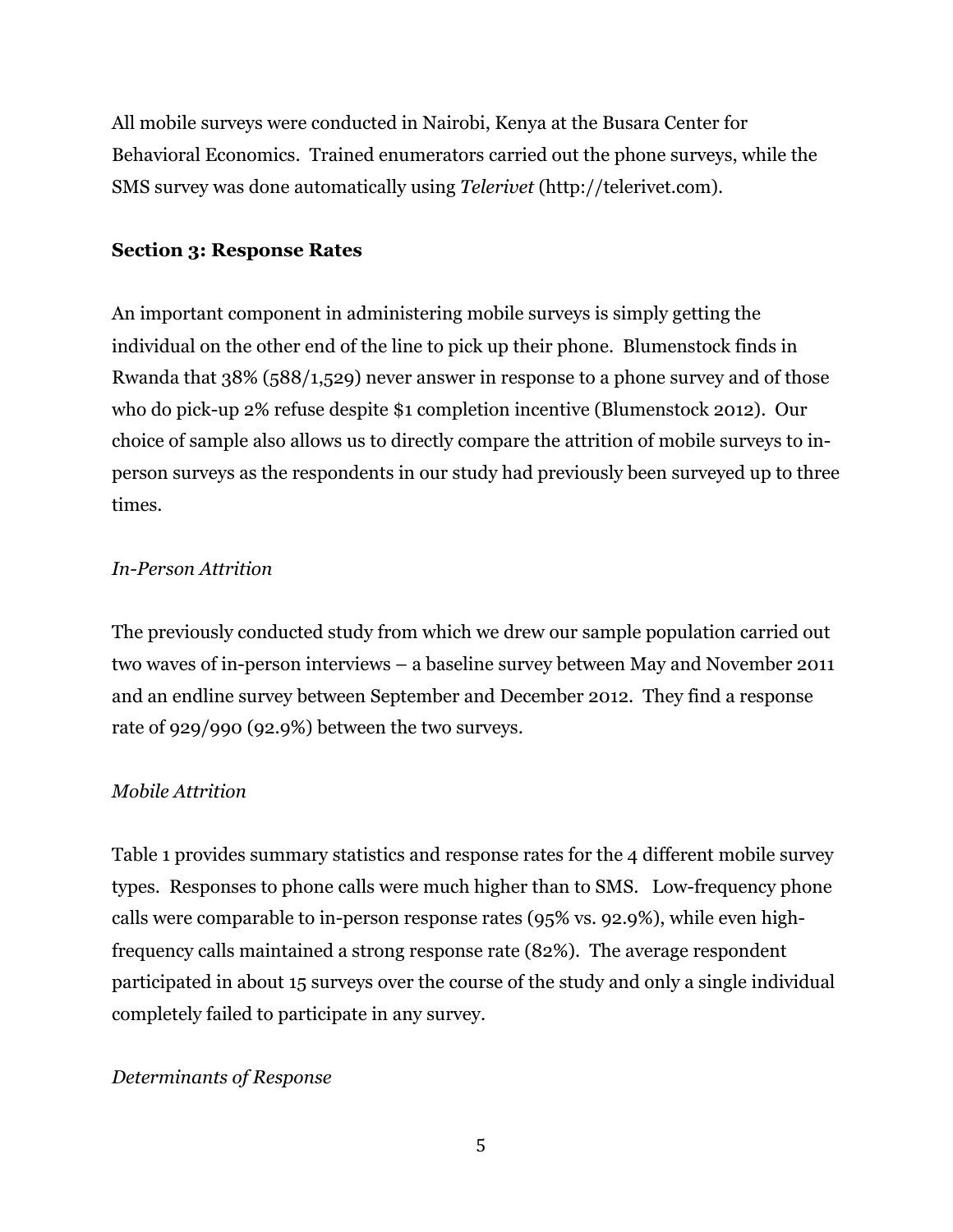Next we turn to determinants of response. We run a parsimonious OLS regression where our dependent variables are the number of completed surveys of each type and in total. Our explanatory variables include indicators for incentive type, *Give Directly (GD)* treatment status, gender and group. We see very little overall effects on response rates; interestingly neither the incentive level nor *GD* treatment status is significant in any specification. It seems then that incentives don't matter (unlikely) or that our choices of incentives were not enough to trigger demand effects. The fact that the *GD* coefficient is insignificant quells some concerns about experimenter demand effects and selection bias. Intuitively, one could imagine that being a previous recipient of *Give Directly* instills a stronger sense of relationship between the researcher and respondent. However, this is not necessarily the case. For one, our study (and the study before it) was conducted through a third party *Innovations for Poverty Action*. In addition, because participants in our study received a free mobile phone and the opportunity to earn money, intrinsic motivations can be crowded out by monetary concerns. 4

Overall, we find relatively high response rates to mobile surveys. These findings deserve two final caveats. On one hand, the respondents in our sample are rural; with less experience using phones and in areas with poorer cellular reception and low access to electricity. This would tend to understate the response rates. However, on the other hand, previous research, personal introductory visits and sizeable incentives drive response rates to what should probably be considered an upper bound.

### **Section 4: Accuracy of Mobile Surveys Compared in In-Person Surveys**

### *"Distributional Stability"*

 

To paint a better picture of the cost-benefit tradeoff with mobile surveying, we analyze the accuracy of mobile surveys with respect to in-person. As previously mentioned, we

<sup>&</sup>lt;sup>4</sup> In fact, one could argue that given the incentives, those who have not received money from *GD* may be more likely to respond. However, unreported regressions that explore interaction terms between incentives and treatment type do not materially change the results.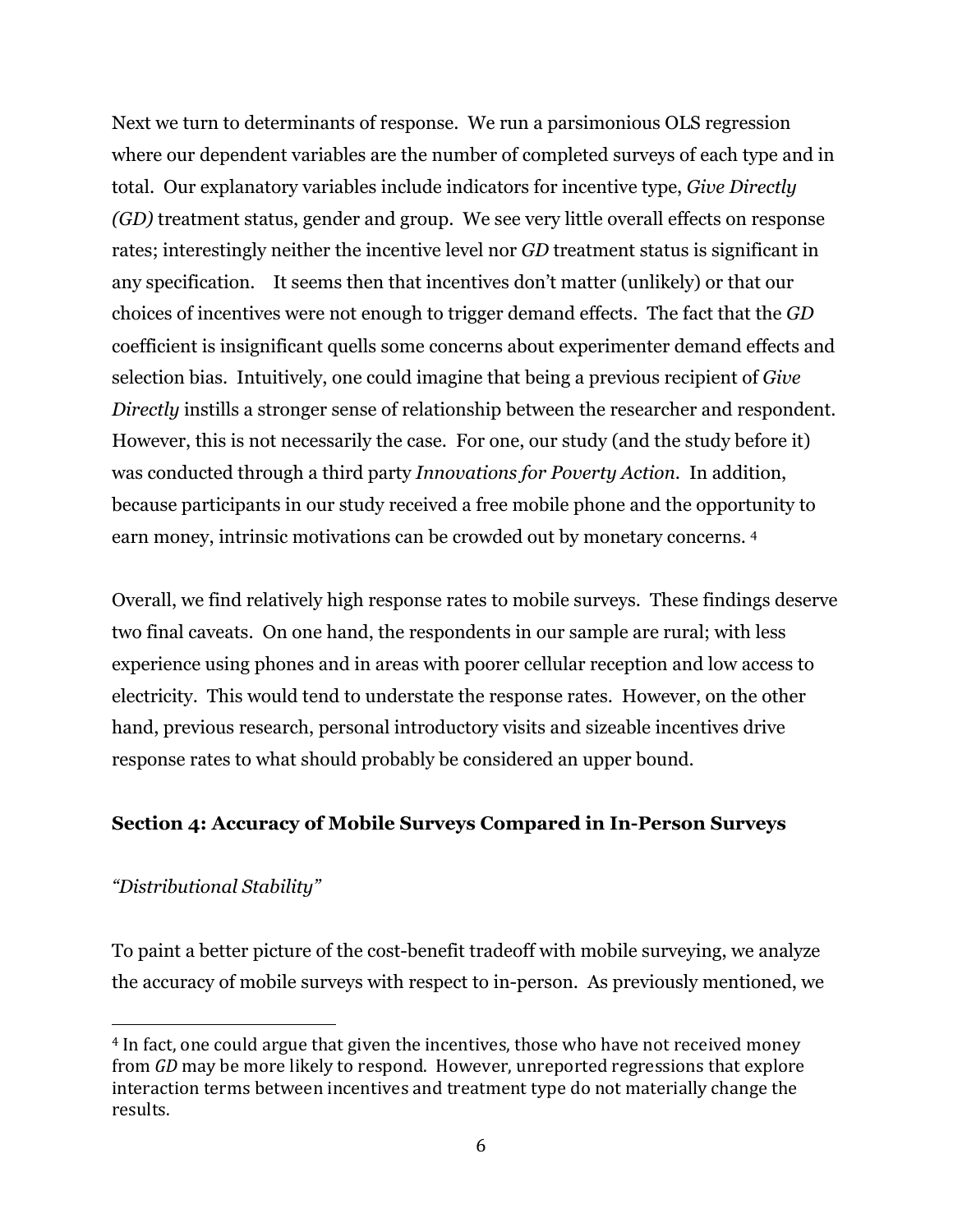exploit the fact that all of our respondents had participated in both a baseline and endline survey between 2011 and 2012 to obtain data on in-person responses. Because we do not conduct the mobile and in-person surveys simultaneously, we cannot simply compare administration types. That is, we must account of temporal fluctuations or trends in the data. To control for these possible changes, for each variable we first run a two-sample Kolmogorov-Smirnov (K-S) test for equality of distribution functions between baseline and endline responses. Next, we run the same test, but this time between endline and mobile survey response (phone or SMS). For those variables which we cannot reject the null hypothesis in the first case, we assume them to be temporally "stable". Then, we should expect those variables to remain stable between the endline and the mobile survey. In the case that we can reject the null hypothesis in the first case, we have no prior about the distributional "stability" between the endline and mobile survey.5

Figures 1-3 highlight this analysis. Figure 1 plots the kernel densities of the CESD scores from the baseline and endline surveys. The p-value on the K-S test fails to reject the null hypothesis that these values are drawn from the same distribution. We then classify the CESD score as temporally "stable". Thus, we should expect to fail to reject the null hypothesis for the K-S test between the endline and phone survey, and the endline and SMS survey. Figure 2 and Table 3 show that, for endline and phone surveys, we *do*  reject the null of equality of distribution. This lends evidence to the fact that CESD via phone administration leads to a different distribution of responses than when conducted in-person. Figure 3 shows that CESD via SMS has the opposite result; the K-S test fails to reject the equality of distribution.

Table 3 shows some of the variables tested. You can see that phone surveys perform well when distributional stability is predicted (in 3 of 4 cases). SMS performance is mixed.

 $5$  For description and notes of the variables used, see the appendix.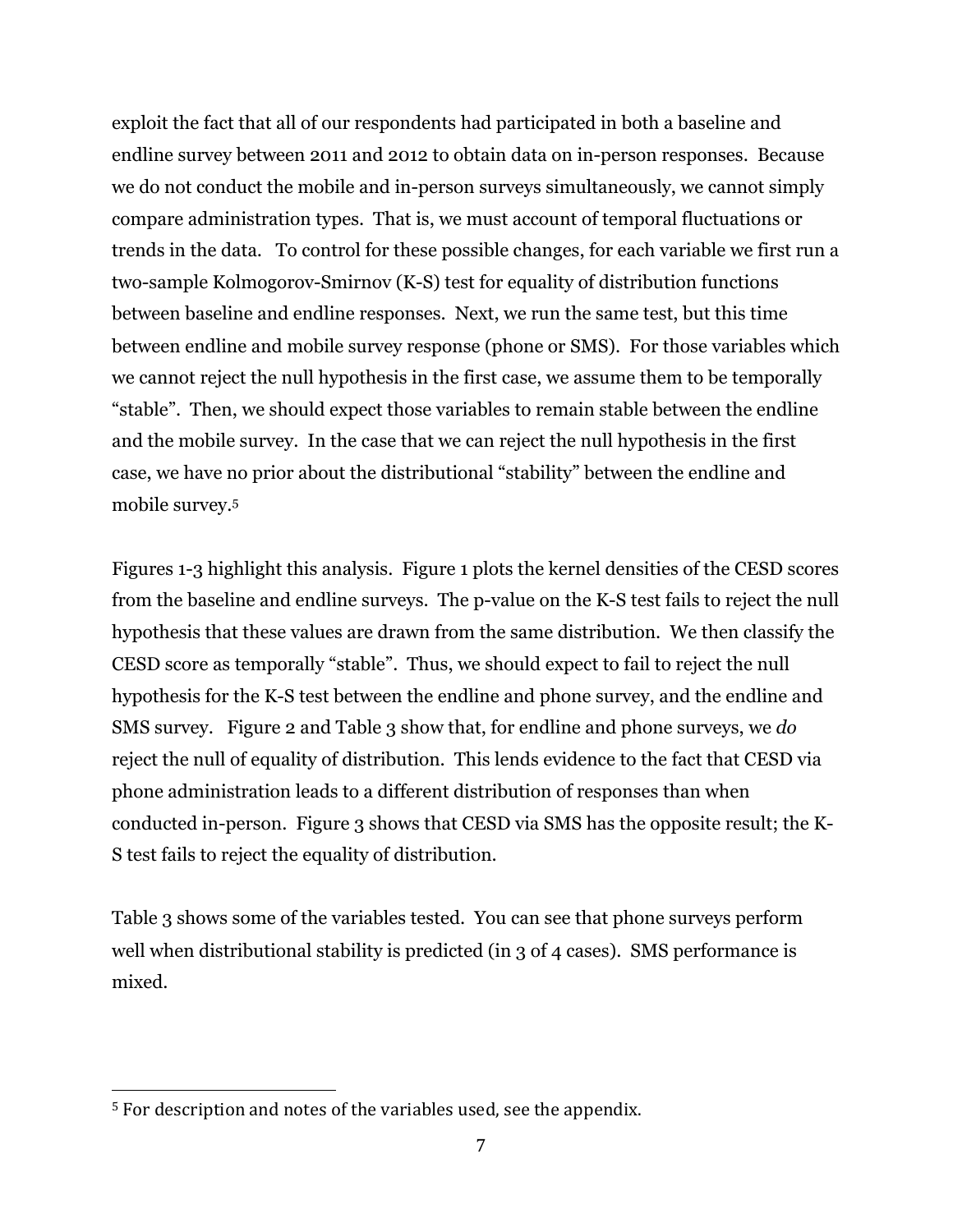### *Quantifying the discrepancy*

For those variables that *lack* "distributional stability", we run an OLS regression to quantify the extent of the discrepancy. We find that, on average, phone administration reduces reported CESD depression scores by 18%. We find no significant relationship between SMS administration and reported risk preference due to collinearity of the variables.<sup>6</sup>

### *Effect of Attrition on Error Bounds*

To understand the effects of attrition on responses, we calculate Lee bounds (Lee 2009). Lee bounds calculate upper and lower bounds for a 'naïve' confidence interval. Lee bounds trim samples so that the number of observed individuals is the same in each group and compare the unconditional means of the subsamples.7 We calculate the confidence intervals from Lee bounds and compare them to the confidence intervals from an OLS regression (Table 5). Lee bounds have heterogeneous effects on the confidence intervals; in all cases they widen the confidence interval, although in regression (4) the interval is moved more strongly in the negative direction.

Overall, the data show that mobile surveys can be an accurate alternative to in-person surveys, but that special attention must be paid to content of the question and the delivery method. Responses can show considerable variation, a fact that is further exacerbated by attrition.

### **Section 5: The Cost of Administration**

 $6$  Changing the specification does not affect the results (not reported).

<sup>&</sup>lt;sup>7</sup> See Tauchman, 2012, for more details. Technically Lee bounds also require 1) Random assignment of treatment and 2) Monotonicity – that is that treatment status can only affect individuals in one direction. In this example, we treat phone interviews as the "treated" group while endline surveys are the "control".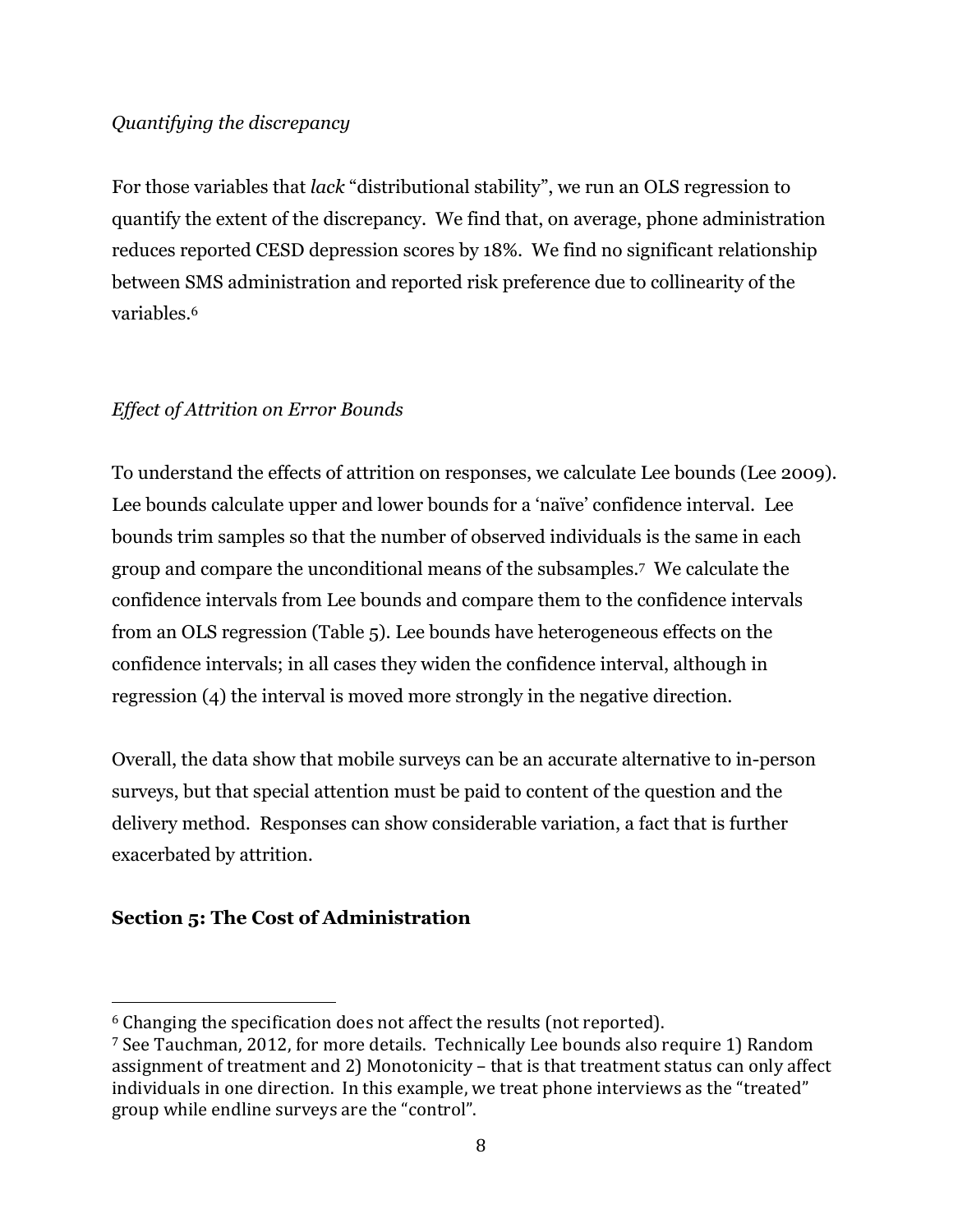In this section we will compare the costs associated with in-person and mobile surveys. For generalizability we will assume survey administration for 100 respondents and use rough costs from Kenya to illustrate the relative costs.

For in-person surveys (2.5 hours), one should budget 1/3 of a field-officer day per interview. This translates to 500 Ksh in salary, 67 Ksh in field-lunch, 333 Ksh in transport, and 30 Ksh in airtime. Also include 50 Ksh for a respondent gift and the total marginal cost of an in-person interview comes to roughly 980 Ksh per interview. For the same length of interview time, budget 1/4 field officer day per phone interview. This translates into 375 Ksh in salary. Add variable rental costs for Field Officers for a total of 825 Ksh per interview8. Higher frequency calls should be shorter in length and adjusted accordingly. SMS surveys should be no more than 60 questions in length. The only variable costs associated with SMS surveys are gifts and airtime (50 Ksh per person and 1 Ksh per question, respectively). Budget 130 Ksh per survey in variable costs.

Fixed costs depend on your location. Everyone must budget for research office space. In addition, each Field Officer needs either his/her own computer or tablet for recording survey responses (40,000 Ksh). SMS surveys require a single (fixed) Field Officer per day, and can run thousands of interviews. See Table 6 for a summary of survey costs.

### **Section 6: The Benefits of High-Frequency Data**

 

Mobile surveys have a unique advantage that in-person surveys simply cannot match: the ability to collect high-frequency data. When a respondent is just a phone call or SMS away, it becomes simple to query him/her weekly, daily or even hourly. This highfrequency data has the ability to turn the standard baseline-midline-endline impact evaluation paradigm on its head.

<sup>8</sup> Including 200 Ksh in airtime and 50 Ksh for a gift, but excluding transport and lunch. In Nairobi, renting a cubicle for a field officer costs approximately 800 per day or 200 per interview.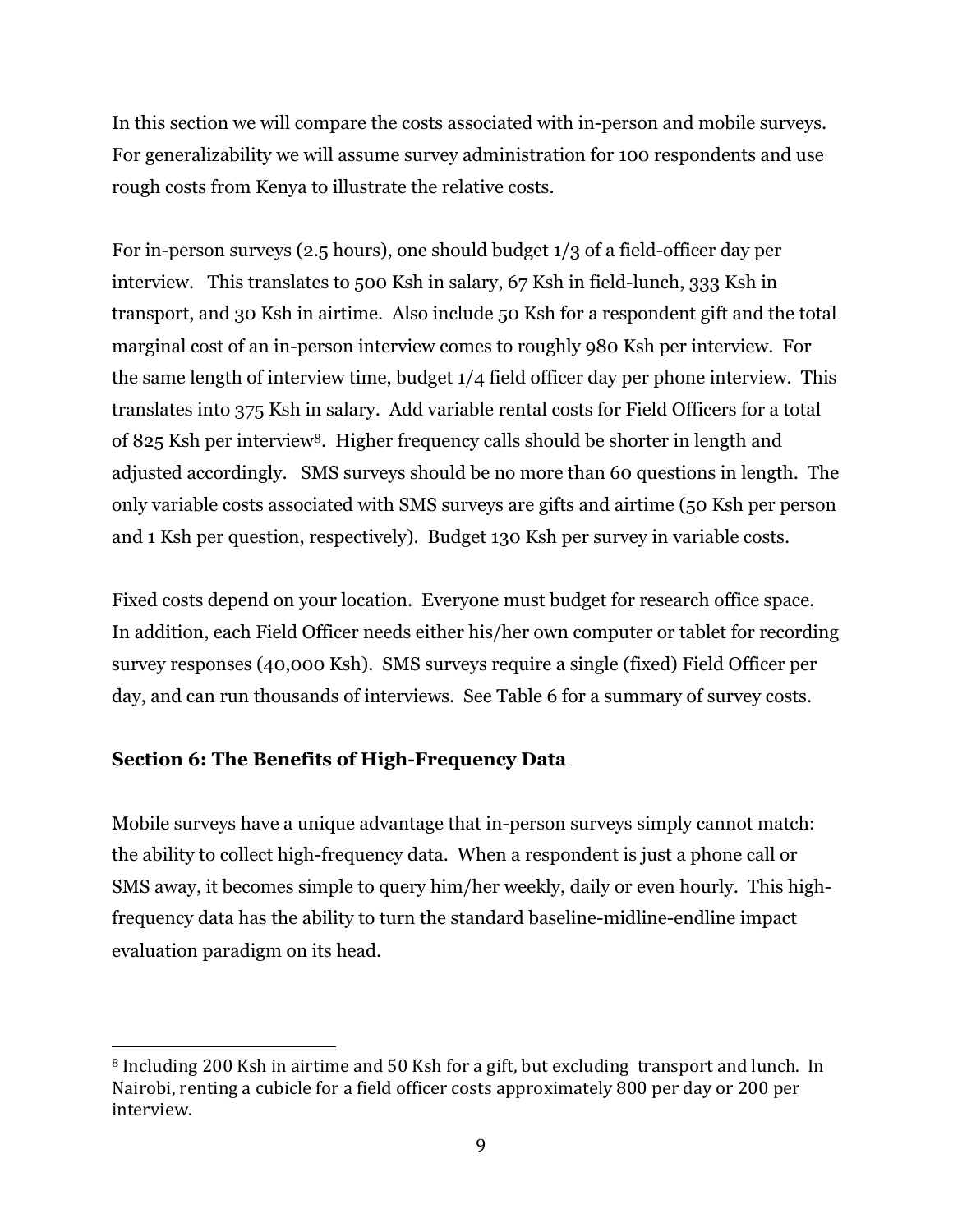As an exploration into the power of high-frequency data, we asked respondents on our high-frequency calls to tell us the last thing they were thinking about before the call. Figure 4 deconstructs the phrases into words where the size of the word represents its relative frequency. Next we subjectively created categories based on 200 randomly selected phrases. Then phrases were put into categories via a blind simultaneous categorization with two different Field Officers. Unmatched phrases underwent a second blind simultaneous categorization by different Field Officers, with unmatched phrases discarded.9

Figures 5-8 provide us a fresh insight into the minds of the poor. Figure 5 is a cumulative categorization of all participants by survey number. Figure 6 and Figure 7 disaggregates into participants of our study who had received cash transfers from *Give Directly* and those who did not. One can quickly identify the distributional differences across the two types of people. Finally, Figure 8 separates the calls into dates, allowing us to examine how thoughts change on aggregate over a 2-month time frame.

Broadly speaking, food is constantly on the top of the mind of respondents. Food is subcategorized into "Food Prep" and "Food Search". The "Food Search" category is heavily restricted to mentions of "worry", "how (he/she will provide food)" and "find". This represents pressing food security issues. "Heath" is better described by 'illness', it represents thoughts of personal or external illness; disease, hospital visits, etc. We refrain from over analyzing qualitative data, but these figures serve as a small glimpse into what can be achieved through high-frequency data collection.

### **Section 7: Discussion and Conclusion**

 

In this study we aimed to investigate how mobile devices can be used to create data that are cost-effective, accurate and innovative. We find that mobile surveys have relatively high response rates compared with their traditional in-person counterparts. We also

<sup>&</sup>lt;sup>9</sup> We also discarded the categories of "Other", "Nothing", and "IPA". IPA refers to thoughts by respondents of their upcoming survey, payments from surveys or issues with their phones relating to the survey.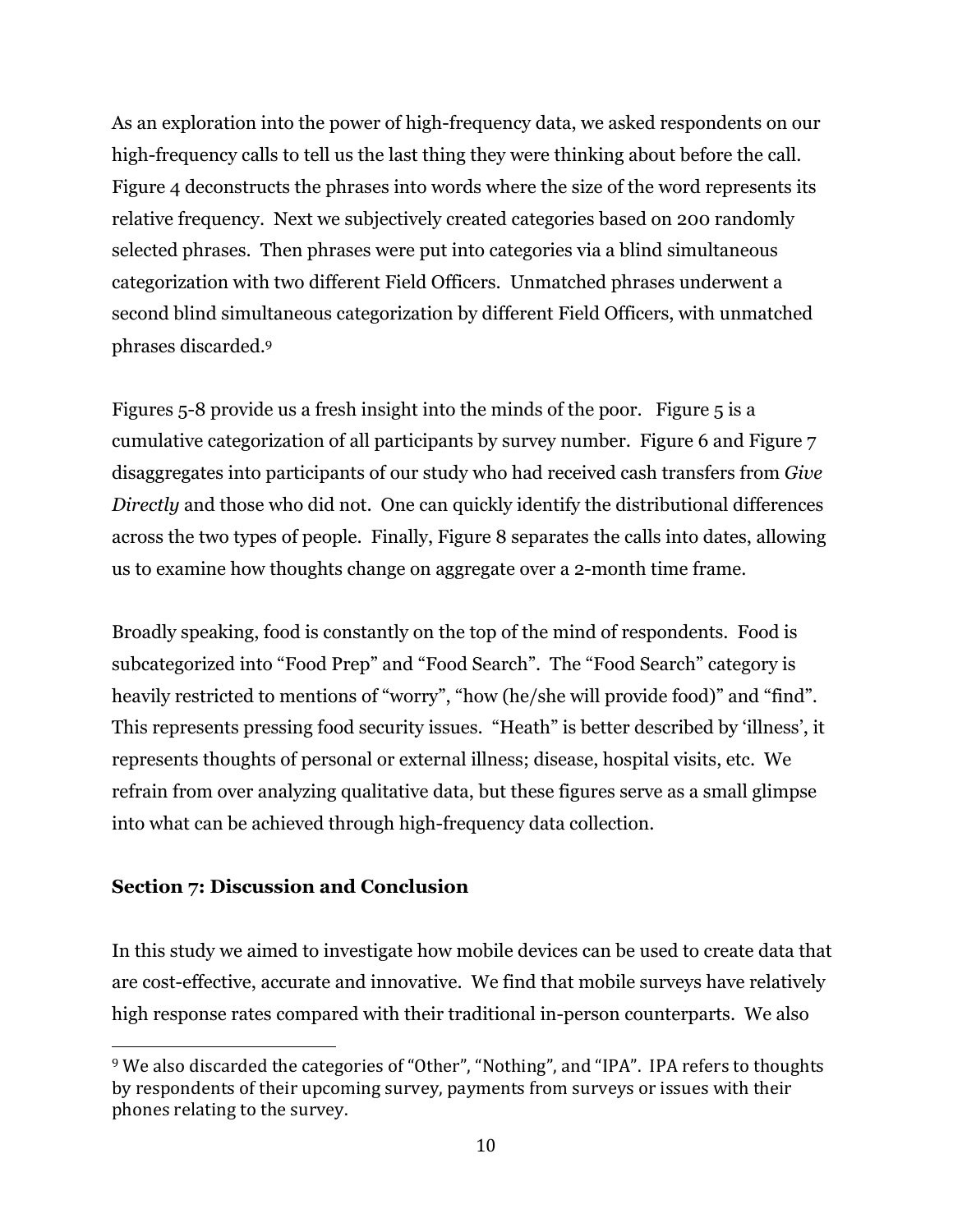find that although response rates are insensitive to doubling incentives, one must pay careful attention to the type of question, type of mobile survey and attrition when designing surveys that include mobile administration. Finally, we show that mobile surveys can be administered at a fraction of the cost, and be deployed with *high frequency*. High frequency data, whether it is transactional, objective, or emotional holds promise for researchers who can take advantage of the 'big data' that is collected. We have seen that even unstructured qualitative data can inspire ideas or inform analysis.

Of course mobile surveys are not a substitute for properly executed in-person surveys. Mixed methods that properly utilize the strengths and weaknesses of each type should be strongly considered. What works best for each? To this question the authors submit a few simple rules of thumb. In-person interviews work best when i) Long-form interviews are taking place with things that can not be measured over the phone (objective indicators or poverty, biomarkers, etc.) ii) Transport costs are cheap compared to office space, and airtime is expensive relative to Field Officer salary. Phone administration should be done when i) Short, frequent interviews are required, ii) Transport or labor are relatively expensive compared to airtime (respondents are geographically disbursed). Finally, SMS surveys play to their strengths when i) Sample size is large and frequency is high, ii) Questions can be answered with a simple categorical response, iii) Respondents are literate and mobile savvy.

Soon there will be a day where there are more mobile phone lines than humans. As new methods of communication serve to connect us, we must look to new methods to harness the power of communication. By studying the strengths and weaknesses of mobile surveys we hope to introduce new ideas and work towards a new paradigm by understanding, developing and deploying projects in the developing world.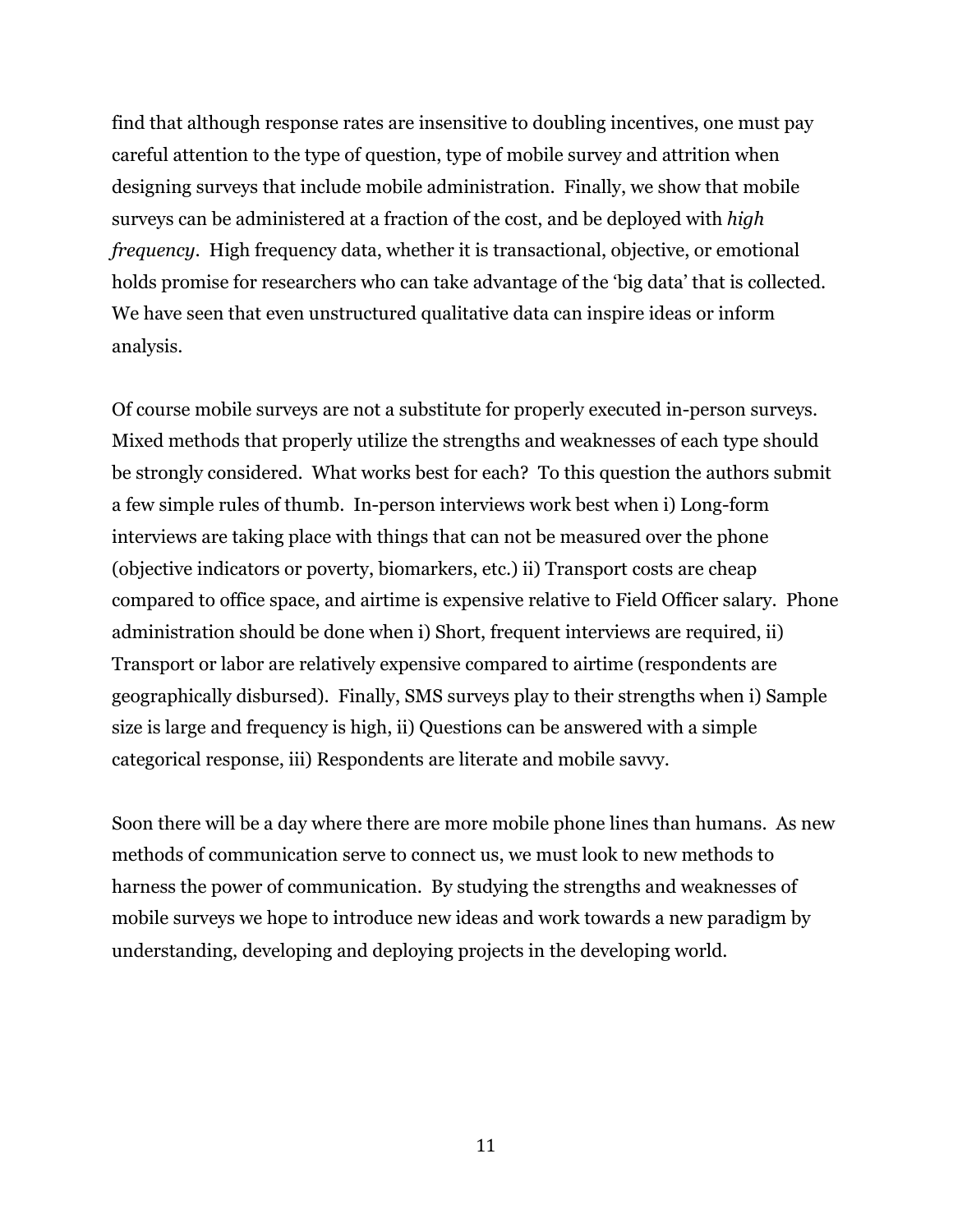### **References:**

Abraham, R. (2006, May). Mobile phones and economic development: Evidence from the fishing industry in India. In *Information and Communication Technologies and Development, 2006. ICTD'06. International Conference on*(pp. 48-56). IEEE.

Aker, J. C. (2011). Dial "A" for agriculture: a review of information and communication technologies for agricultural extension in developing countries.*Agricultural Economics*, *42*(6), 631-647.

Aneshensel, C. S., Frerichs, R. R., Clark, V. A., & Yokopenic, P. A. (1982). Telephone versus in-person surveys of community health status. *American Journal of Public Health*, *72*(9), 1017-1021.

Blumenstock, J. E. (2012). *Essays on the Economic Impacts of Mobile Phones in Sub-Saharan Africa* (Doctoral dissertation, University of California).

Blumenstock, J., Eagle, N., & Fafchamps, M. (2011). Charity and Reciprocity in Mobile Phone-Based Giving: Evidence from Rwanda.

Cole, S., & Fernando, A. (2012). The Value of Advice: Evidence from Mobile Phone-Based Agricultural Extension. *Harvard Business School Finance Working Paper*, (13- 047).

Jack, W., & Suri, T. (2011). Risk sharing and transaction costs: Evidence from Kenya's mobile money revolution'. *Working paper*.

Karlan, D., & Zinman, J. (2009). Observing unobservables: Identifying information asymmetries with a consumer credit field experiment. *Econometrica*, *77*(6), 1993-2008.

Karlan, D., McConnell, M., Mullainathan, S., & Zinman, J. (2010). *Getting to the top of mind: How reminders increase saving* (No. w16205). National Bureau of Economic Research.

Lee, D. S. (2009). Training, wages, and sample selection: Estimating sharp bounds on treatment effects. *The Review of Economic Studies*, *76*(3), 1071-1102.

Lester, R. T., Ritvo, P., Mills, E. J., Kariri, A., Karanja, S., Chung, M. H., ... & Plummer, F. A. (2010). Effects of a mobile phone short message service on antiretroviral treatment adherence in Kenya (WelTel Kenya1): a randomised trial. *The Lancet*, *376*(9755), 1838- 1845.

Pop-Eleches, C., Thirumurthy, H., Habyarimana, J., Graff Zivin, J., Goldstein, M., de Walque, D., ... & Bangsberg, D. (2011). Mobile Phone Technologies Improve Adherence to Antiretroviral Treatment in Resource-Limited Settings: A Randomized Controlled Trial of Text Message Reminders. *Aids*, *25*, 825-834.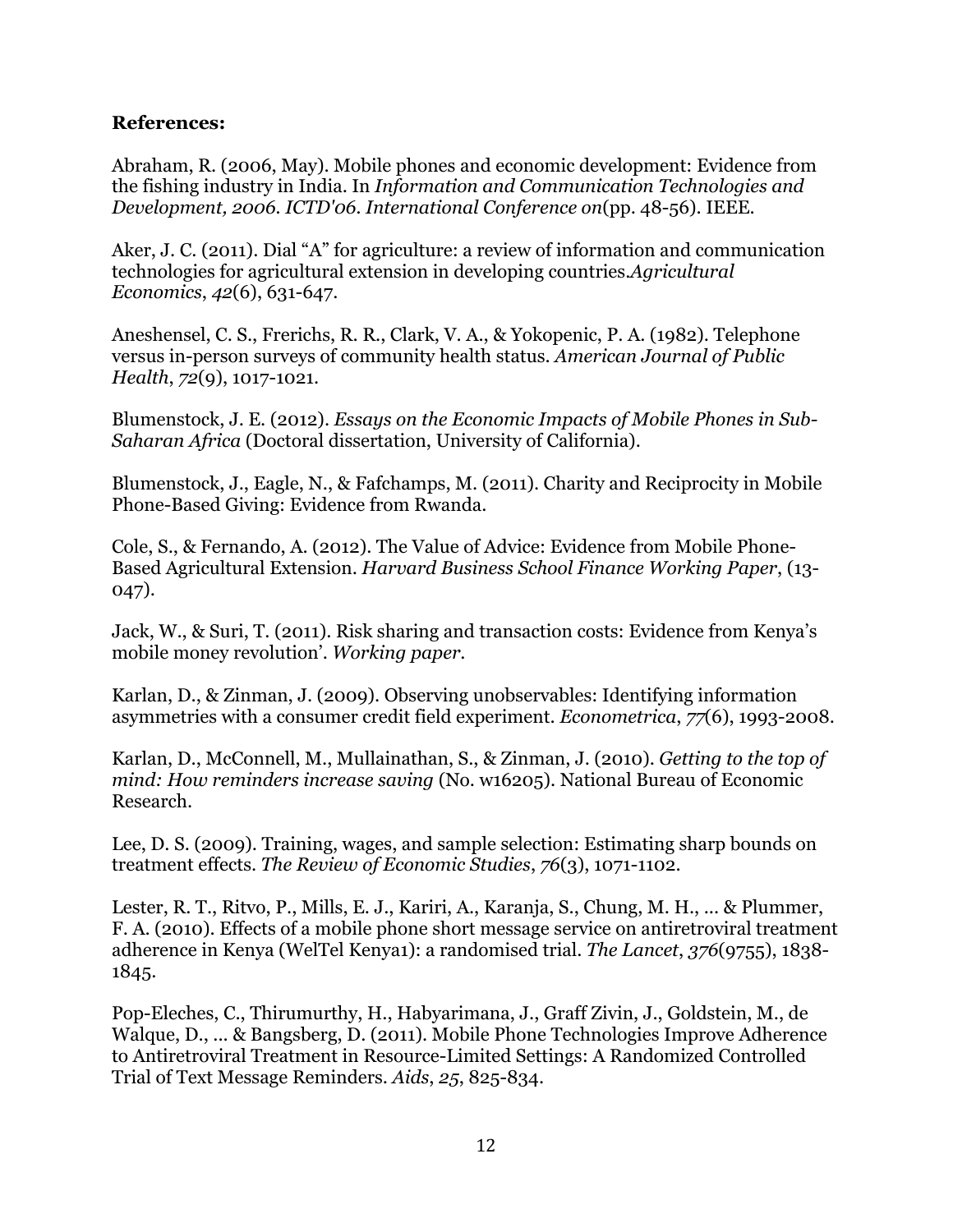Radloff, L. S. (1977). The CES-D scale a self-report depression scale for research in the general population. *Applied psychological measurement*, *1*(3), 385-401.

Tauchmann, H. (2012). LEEBOUNDS: Stata module for estimating Lee (2009) treatment effect bounds. *Statistical Software Components*.

Weeks, M. F., Kulka, R. A., Lessler, J. T., & Whitmore, R. W. (1983). Personal versus telephone surveys for collecting household health data at the local level. *American Journal of Public Health*, *73*(12), 1389-1394. World Bank. 2012. Information and Communications for Development

World Bank. 2012. Information and Communications for Development 2012: Maximizing Mobile. Washington, DC: World Bank. DOI: 10.1596/978-0-8213-8991-1; website: http://www.worldbank.org/ict/IC4D2012. License: Creative Commons Attribution CC BY 3.0

Zurovac, D., Sudoi, R. K., Akhwale, W. S., Ndiritu, M., Hamer, D. H., Rowe, A. K., & Snow, R. W. (2011). The effect of mobile phone text-message reminders on Kenyan health workers' adherence to malaria treatment guidelines: a cluster randomised trial. *The Lancet*, *378*(9793), 795-803.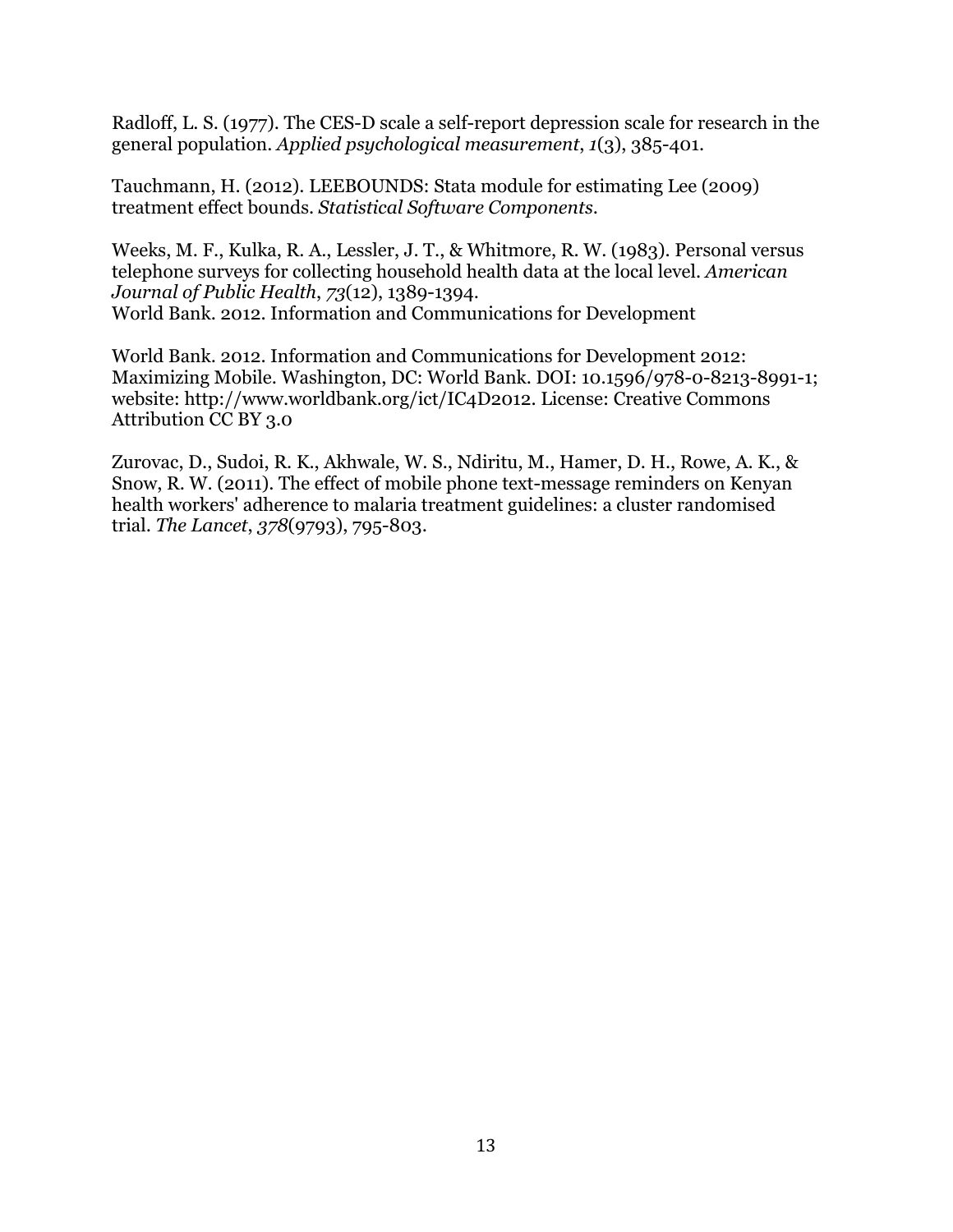**Table 1: Response Rate by Survey Type** 

|                     | Mean  | %   | <b>SD</b> | Min | <b>Max</b> |
|---------------------|-------|-----|-----------|-----|------------|
| All                 | 15.10 | 69% | 5.88      |     | 22         |
| <b>HF Calls</b>     | 8.15  | 82% | 2.53      |     | 10         |
| LF Calls            | 0.95  | 95% | .212      |     |            |
| <b>HF SMS</b>       | 4.41  | 44% | 4.25      |     | 10         |
| LF SMS              | 0.59  | 59% | .521      |     |            |
| <b>Observations</b> |       |     | 150       |     |            |

HF - "High-Frequency", LH- "Low-Frequency"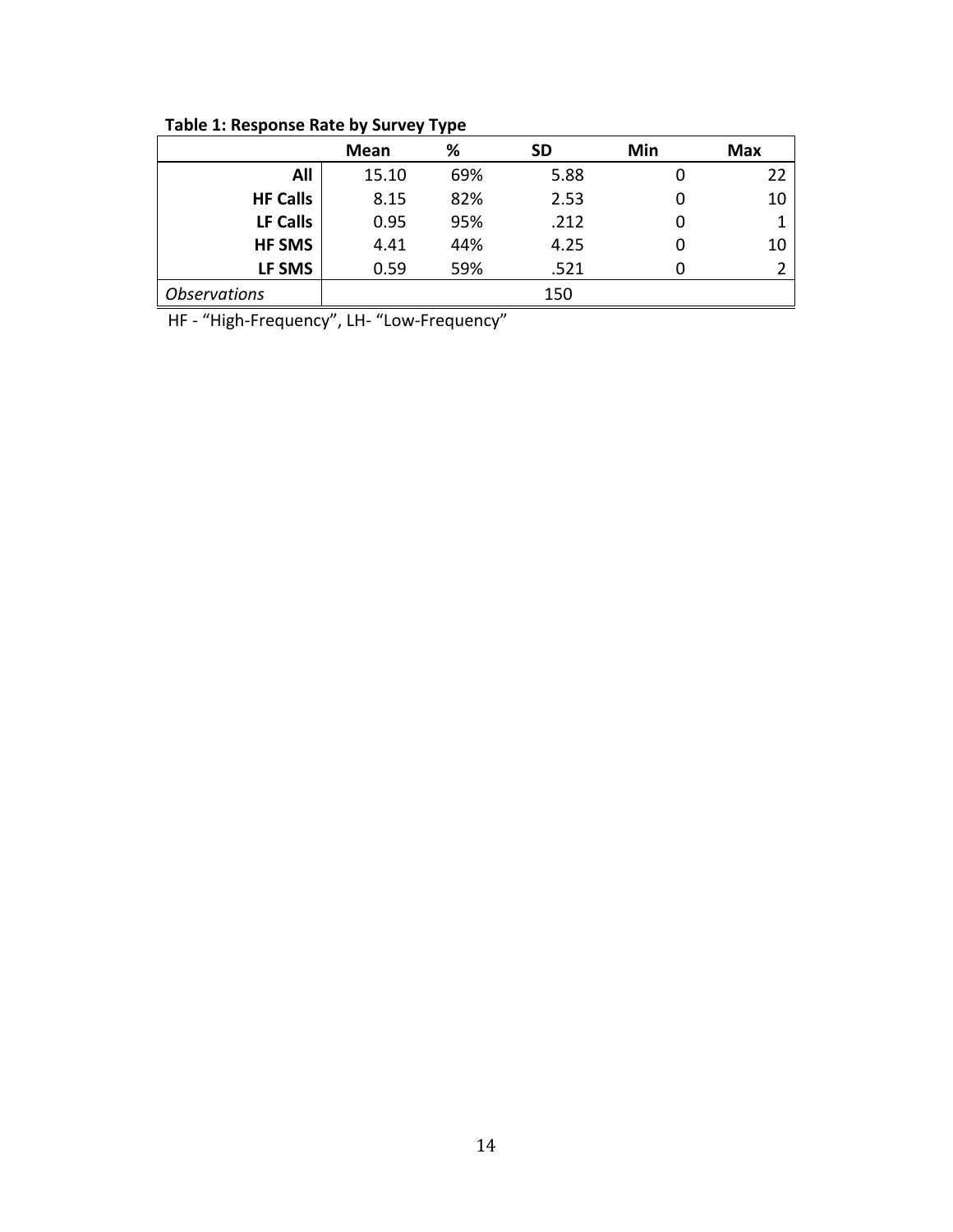|                           | (1)        | (2)            | (3)        | (4)           | (5)        |
|---------------------------|------------|----------------|------------|---------------|------------|
|                           | All        | <b>HF Call</b> | LF Call    | <b>HF SMS</b> | LF SMS     |
| Prize==1                  | 0.129      | $-0.0388$      | $-0.0120$  | 0.171         | 0.00895    |
|                           | (0.14)     | $(-0.10)$      | $(-0.32)$  | (0.25)        | (0.11)     |
|                           |            |                |            |               |            |
| GDTreatment==1            | $-1.345$   | $-0.369$       | $-0.0519$  | $-0.786$      | $-0.138$   |
|                           | $(-1.39)$  | $(-0.90)$      | $(-1.64)$  | $(-1.13)$     | $(-1.61)$  |
|                           |            |                |            |               |            |
| $Sex = 1$                 | $-1.091$   | $-0.821*$      | $-0.0159$  | $-0.254$      | $-0.00117$ |
|                           | $(-1.10)$  | $(-1.94)$      | $(-0.42)$  | $(-0.37)$     | $(-0.01)$  |
|                           |            |                |            |               |            |
| Group==2                  | 2.945*     | $-0.740$       | 0.0390     | $3.212***$    | $0.434***$ |
|                           | (1.76)     | $(-1.16)$      | (0.57)     | (2.67)        | (2.88)     |
|                           |            |                |            |               |            |
| Group==3                  | 1.436      | 0.00718        | 0.0794     | 1.190         | 0.160      |
|                           | (0.91)     | (0.01)         | (1.43)     | (0.98)        | (1.05)     |
| Group==4                  | 2.704      | $-1.075$       | 0.00144    | $3.419***$    | $0.359**$  |
|                           | (1.59)     | $(-1.48)$      | (0.02)     | (2.86)        | (2.40)     |
|                           |            |                |            |               |            |
| Group==5                  | 1.078      | $-1.027$       | 0.0383     | 1.827         | 0.240      |
|                           | (0.66)     | $(-1.47)$      | (0.56)     | (1.50)        | (1.56)     |
|                           |            |                |            |               |            |
| Group==6                  | 2.033      | $-0.946$       | 0.0387     | 2.780**       | 0.160      |
|                           | (1.14)     | $(-1.40)$      | (0.56)     | (2.26)        | (1.04)     |
|                           |            |                |            |               |            |
| <b>Constant</b>           | $14.67***$ | $9.426***$     | $0.965***$ | 3.841 ***     | $0.439***$ |
|                           | (10.00)    | (15.89)        | (17.10)    | (3.54)        | (3.03)     |
|                           |            |                |            |               |            |
| <b>Observations</b>       | 150        | 150            | 150        | 150           | 150        |
| R-squared                 | 0.050      | 0.063          | 0.033      | 0.092         | 0.094      |
| <b>Adjusted R-squared</b> | $-0.004$   | 0.010          | $-0.022$   | 0.040         | 0.042      |

**Table 2: Effect of Observables of Response Rate**

OLS regression. The dependent variable is the total number of interviews completed by type. *HF* and *LF* refer to "High-Frequency" and "Low-Frequency" respectively. Both LF variables are indicators (as low frequency surveys are administered at most once). *Prize* is an indicator equal to one if the incentive is 100 Ksh and 0 if the incentive is 50 Ksh. *GDTreatment* is an indicator equal to one if the respondent had previously received money from *Give Directly.* Sex is an indicator equal to one for male. Group is an indicator for one of the 6 randomly assigned groups that varied over survey order and time.  $*p<.10**p<.05***p<.01$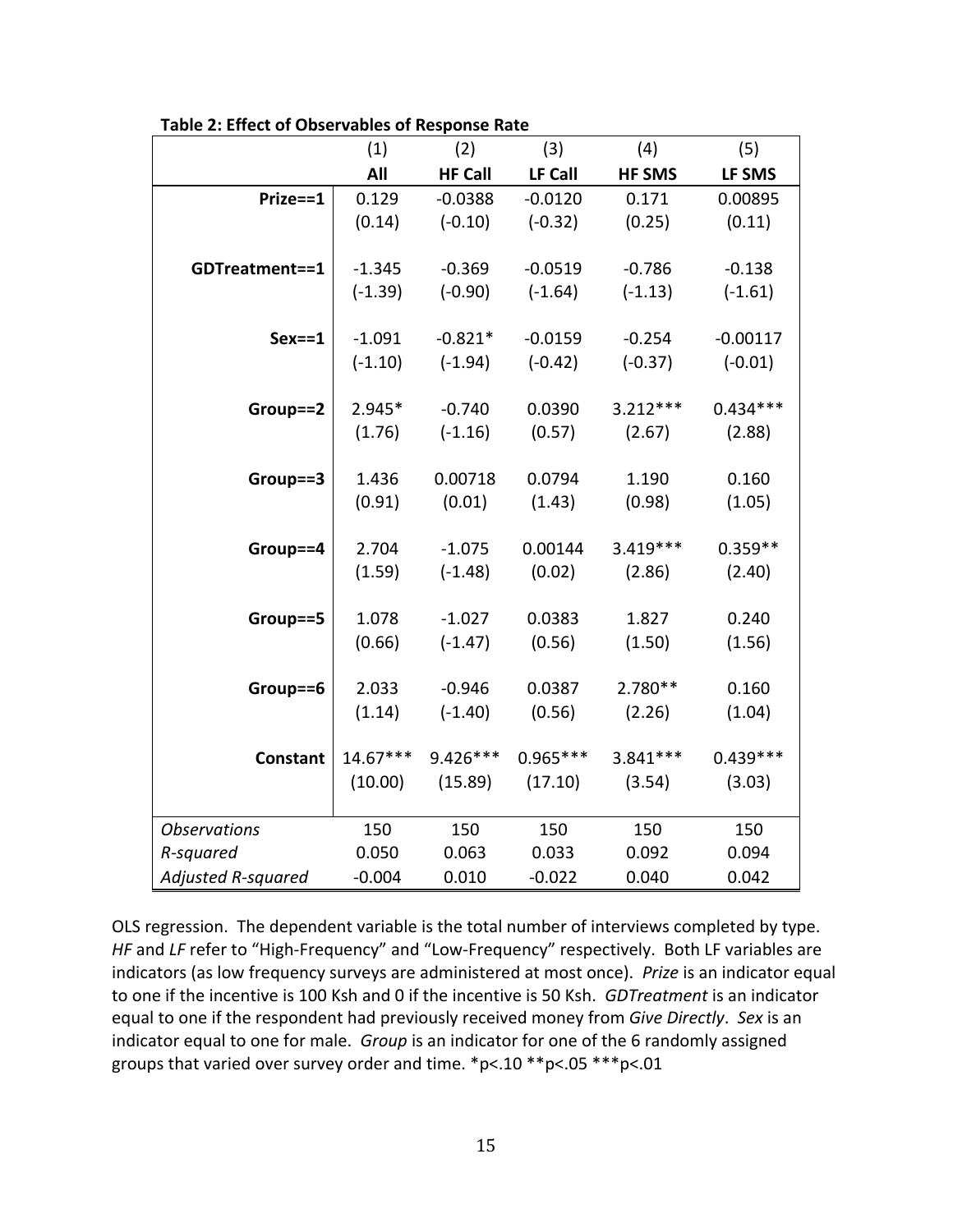|                        | <b>Baseline-Endline</b> |            |                  | <b>Endline-Call/SMS</b>          |           |                  |  |  |
|------------------------|-------------------------|------------|------------------|----------------------------------|-----------|------------------|--|--|
|                        | (Pure control excluded) |            |                  | (Full sample)                    |           |                  |  |  |
|                        |                         | P-Value    |                  |                                  | P-Value   |                  |  |  |
|                        | D                       | P-Value    | <b>Corrected</b> | D                                | P-Value   | <b>Corrected</b> |  |  |
| Phone                  |                         |            |                  |                                  |           |                  |  |  |
| <b>Perceived Risk</b>  | 0.079                   | 0.893      | 0.861            | 0.136                            | 0.156     | 0.125            |  |  |
| <b>Member in HH</b>    | 0.0583                  | 0.987      | 0.981            | 0.1125                           | 0.312     | 0.266            |  |  |
| Age                    | 0.1062                  | 0.527      | 0.467            | 0.0347                           | 1.000     | 1.000            |  |  |
| <b>Animals</b>         | 0.1695                  | $.067*$    | $.050**$         | 0.1732                           | $.026**$  | $.019**$         |  |  |
| <b>Assets</b>          | 0.1612                  | $.093*$    | $.071*$          | 0.226                            | $.001***$ | $.001***$        |  |  |
| Consumption            | 0.2655                  | $0.000***$ | $0.000***$       | 0.1224<br>0.229<br>0.190         |           |                  |  |  |
| <b>CESD</b>            | 0.0832                  | 0.853      | 0.815            | $0.009***$<br>$0.012**$<br>0.192 |           |                  |  |  |
| SMS                    |                         |            |                  |                                  |           |                  |  |  |
| <b>CESD</b>            | 0.0832                  | 0.853      | 0.815            | 0.0837                           | 0.879     | 0.843            |  |  |
| <b>Risk Preference</b> | 0.1371                  | 0.27       | 0.221            | 0.2506                           | $.013**$  | $.008***$        |  |  |

#### **Table 3: Two Sample Kolmogorov-Smirnov test for equality of distribution functions**

Two sample Kolmogorov-Smirnov test for equality of distribution functions. Based on our "distributional stability" concept, variables with non-significant p-values when comparing Baseline-Endline should *also* have p-values that indicate non-significance when comparing Endline to Call or SMS administration. Note: Because a subset of our respondent pool were only surveyed in-person at endline, we restrict them from comparison in the Baseline-Endline K-S test ("Pure control excluded"). We subsequently include them back into the "Full" sample for comparing the Endline – Call/SMS. \*p<.10 \*\*p<.05 \*\*\*p<.01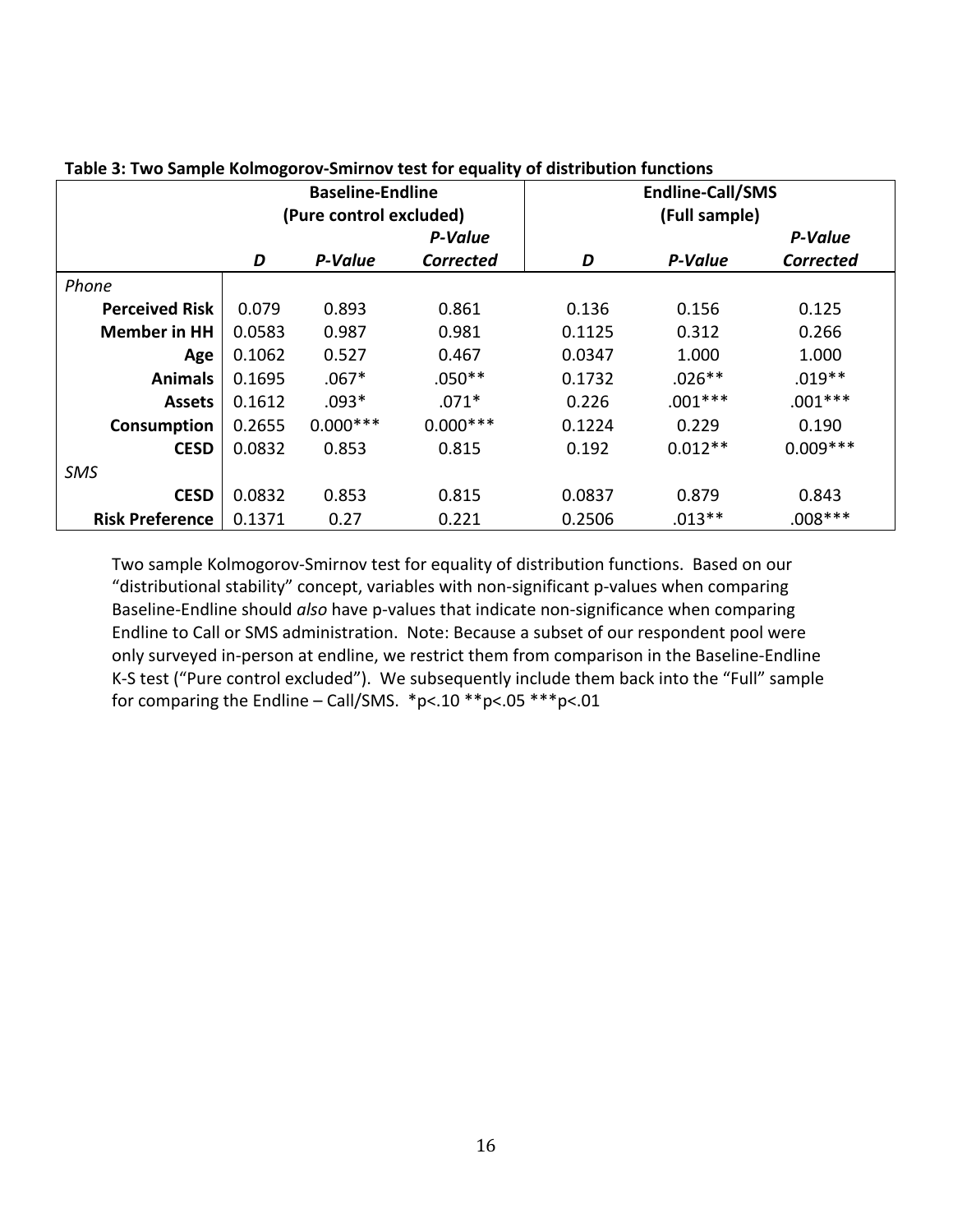|                     | (1)               | (2)               |
|---------------------|-------------------|-------------------|
|                     | <b>CESD Score</b> | <b>Risk Prop.</b> |
| Surveytype==2       | $-4.712***$       | $\mathbf 0$       |
|                     | $(-4.08)$         | (.)               |
| Surveytype==3       | $\mathbf 0$       | $\boldsymbol{0}$  |
|                     | (.)               | (.)               |
| Surveytype==4       | $\mathbf 0$       | $\mathbf 0$       |
|                     | (.)               | (.)               |
| Surveytype==5       | $\mathbf 0$       | $-0.0534$         |
|                     | (.)               | $(-1.23)$         |
| Surveytype==6       | $-0.230$          | $\boldsymbol{0}$  |
|                     | $(-0.20)$         | (.)               |
|                     |                   |                   |
| $Sex = 1$           | $-1.985*$         | $-0.0506$         |
|                     | $(-1.70)$         | $(-1.12)$         |
| Prize==1            | $-0.652$          | $-0.00913$        |
|                     | $(-0.59)$         | $(-0.20)$         |
| GDTreatment==1      | $-0.459$          | $0.0862*$         |
|                     | $(-0.41)$         | (1.87)            |
| Age                 | 0.0566            | $-0.00171$        |
|                     | (1.17)            | $(-1.08)$         |
| Group==2            | 1.884             | $-0.0141$         |
|                     | (0.95)            | $(-0.19)$         |
| Group==3            | $-1.336$          | $-0.00136$        |
|                     | $(-0.72)$         | $(-0.02)$         |
| Group==4            | 1.158             | $-0.00729$        |
|                     | (0.57)            | $(-0.09)$         |
| Group==5            | 0.304             | 0.0467            |
|                     | (0.16)            | (0.59)            |
| Group==6            | 0.202             | $-0.000327$       |
|                     | (0.11)            | $(-0.00)$         |
| <b>Constant</b>     | 26.01***          | $0.339***$        |
|                     | (10.88)           | (3.85)            |
| <b>Observations</b> | 384               | 240               |
| R-squared           | 0.083             | 0.034             |
| Adjusted R-squared  | 0.056             | $-0.008$          |

Table 4: Effect of Survey Type on Reported Variables

OLS regression with standard errors clustered on the individual.  $*p<.10**p<.05**p<.01$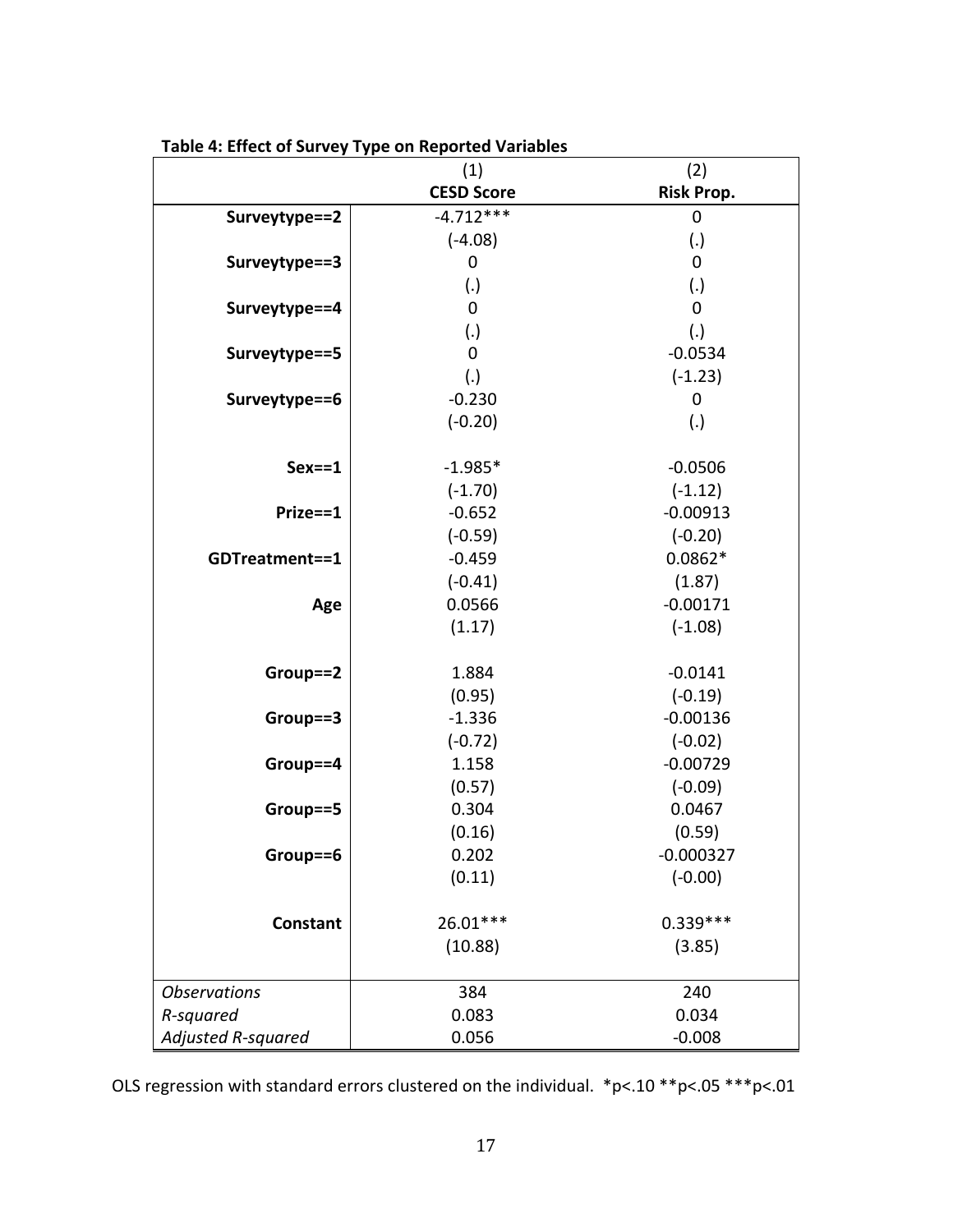|                     | (1)                   | (2)                  | (3)               | (4)                  |
|---------------------|-----------------------|----------------------|-------------------|----------------------|
|                     | <b>Perceived Risk</b> | <b>HH Mem</b>        | Age               | <b>Animals</b>       |
| $Type2 == 1$        | $-1.732*$             | $0.379***$           | $-0.750$          | $-1.839***$          |
|                     | $[-3.472 0.0088]$     | [0.166 0.593]        | $[-1.9890.489]$   | $[-3.186 - 0.492]$   |
|                     | $(-5.20132.2614)$     |                      | $(-5.09372.7112)$ | $(-5.4383 - 1.1234)$ |
| $Sex = 1$           | 1.258                 | $-0.404$             | 0.375             | $-1.665$             |
|                     | $[-0.9413.456]$       | $[-1.044 0.236]$     | $[-3.9974.747]$   | $[-3.8030.473]$      |
| Prize==1            | 1.132                 | $-0.355$             | $-3.369$          | $-1.129$             |
|                     | $[-1.0043.268]$       | $[-1.023 0.314]$     | $[-7.7300.992]$   | $[-3.255 0.998]$     |
| GDTreatment==1      | 0.589                 | 0.101                | 1.522             | $3.340***$           |
|                     | $[-1.648 2.827]$      | $[-0.557 0.758]$     | $[-2.9776.021]$   | [1.400 5.279]        |
| Age                 | $-0.0763*$            | $-0.0265**$          |                   | $0.0680*$            |
|                     | $[-0.159 0.0065]$     | $[-0.0505 - 0.0023]$ |                   | [0.0003 0.136]       |
| Group==2            | $-0.844$              | $-1.468**$           | $7.426*$          | $-1.337$             |
|                     | $[-5.0113.323]$       | $[-2.624 - 0.311]$   | $[-0.40015.25]$   | $[-5.402 2.728]$     |
| Group==3            | 0.128                 | $-0.379$             | 3.354             | $-1.233$             |
|                     | $[-4.0114.267]$       | $[-1.7070.948]$      | $[-4.496 11.20]$  | $[-5.226 2.759]$     |
| Group==4            | $3.155*$              | 0.0288               | $6.840**$         | $-1.636$             |
|                     | $[-0.3766.686]$       | $[-1.089 1.147]$     | [0.925 12.75]     | $[-6.129 2.858]$     |
| Group==5            | 0.275                 | $-0.833$             | $-0.702$          | $-2.460$             |
|                     | $[-3.9004.450]$       | $[-1.863 0.198]$     | $[-7.2445.840]$   | $[-6.470 1.549]$     |
| Group==6            | 1.427                 | $-0.654$             | $-3.731$          | 0.386                |
|                     | $[-2.5445.399]$       | $[-1.649 0.340]$     | $[-9.574 2.111]$  | $[-3.7864.558]$      |
| <b>Constant</b>     | 47.61***              | 6.898 ***            | 36.37***          | $7.545***$           |
|                     | [42.82 52.40]         | [5.635 8.160]        | [29.2843.46]      | [2.888 12.20]        |
| <b>Observations</b> | 276                   | 287                  | 287               | 406                  |
| R-squared           | 0.060                 | 0.114                | 0.096             | 0.079                |
| Adjusted R-         |                       |                      |                   |                      |
| squared             | 0.024                 | 0.082                | 0.067             | 0.056                |

**Table 5: Effect of Survey Type on Reported Variables** 

OLS regression with standard errors clustered on the individual.  $*p<.10**p<.05**p<.01$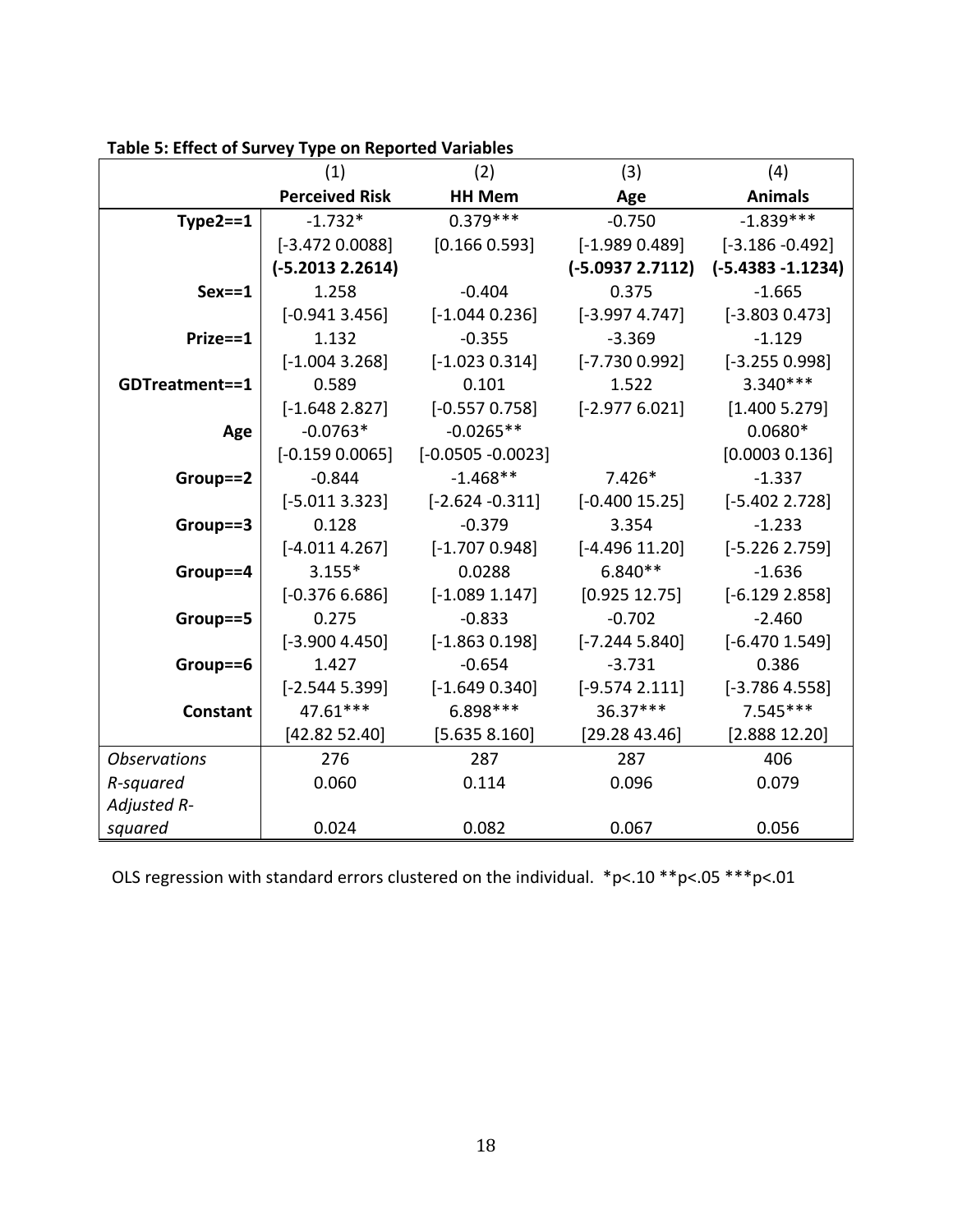### **Table 6: Illustrative Fixed and Variable Costs**

| <b>Fixed Costs</b> |        |              |              |              |       | <b>Variable Costs</b> |    |              |               |       |
|--------------------|--------|--------------|--------------|--------------|-------|-----------------------|----|--------------|---------------|-------|
|                    |        |              |              |              |       |                       |    |              |               | Total |
|                    | Rent   | <b>Staff</b> | Computer     | <b>Staff</b> | Lunch | Transport             |    | Gift Airtime | <b>Office</b> | Var   |
| <b>In-Person</b>   | Varies |              | 40,000 / PAX | 500          | 67    | 333                   | 50 | 30           |               | 980   |
| Call               | Varies |              | 40,000 / PAX | 375          |       |                       | 50 | 200          | 200           | 825   |
| <b>SMS</b>         | Varies | 1,500 / day  | 40,000 / PAX |              |       |                       | 50 | 80           |               | 130   |

Prices in Kenyan shillings, 85 Ksh / 1 USD (2013).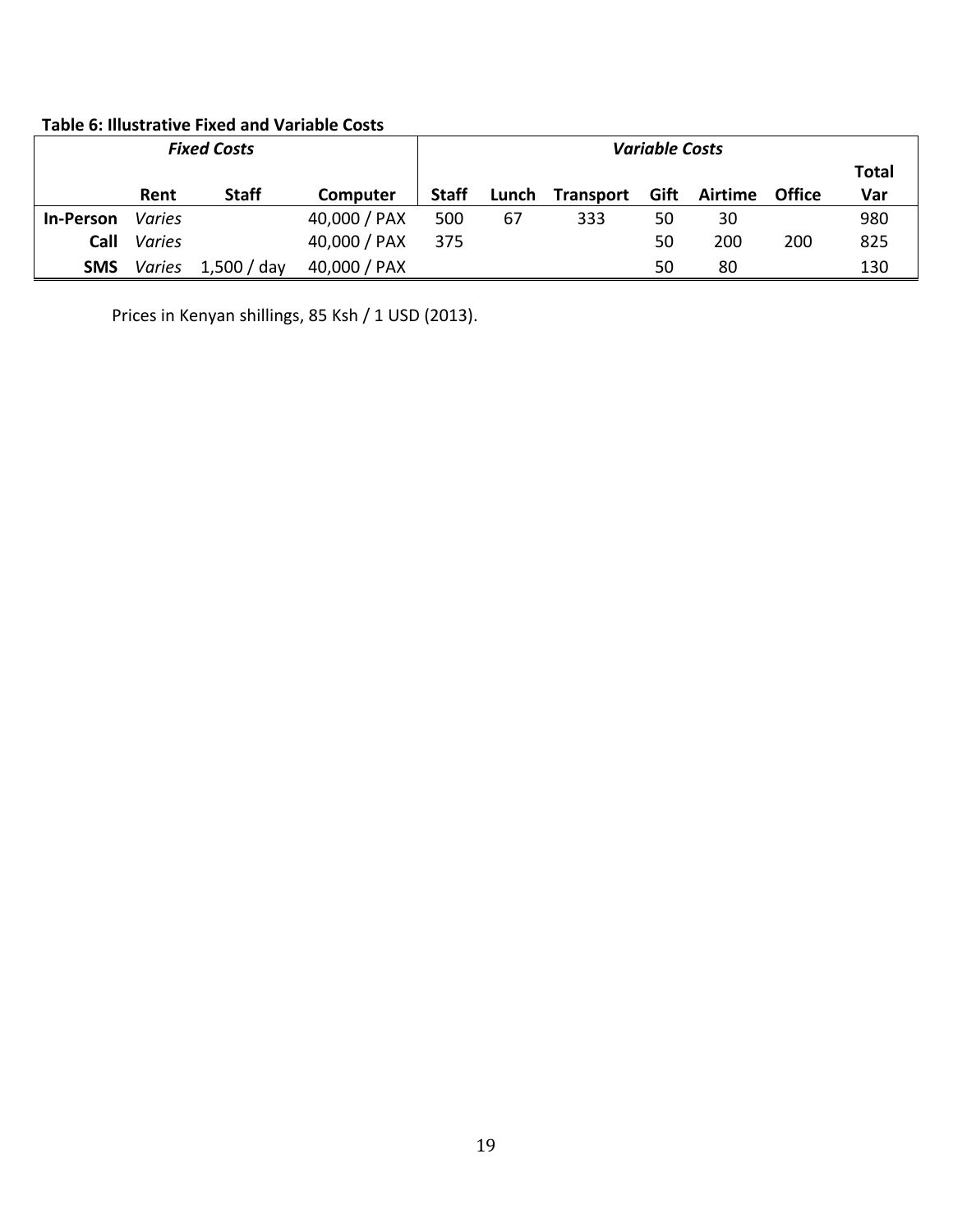

Figure 1: Kernel density estimate of CESD (Baseline vs. Endline)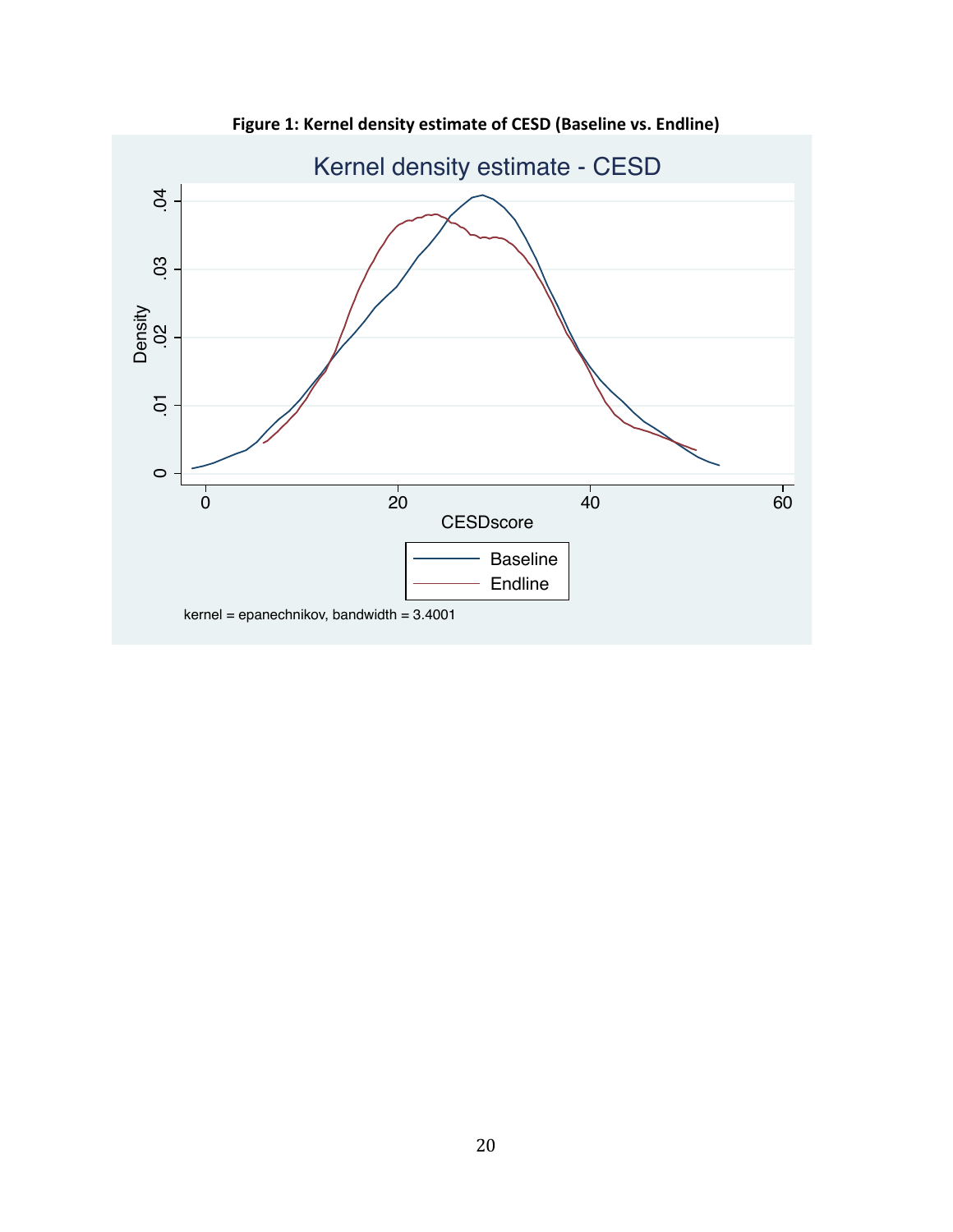

Figure 2: Kernel density estimate of CESD (Phone vs. Endline)

Figure 3: Kernel density estimate of CESD (SMS vs. Endline)

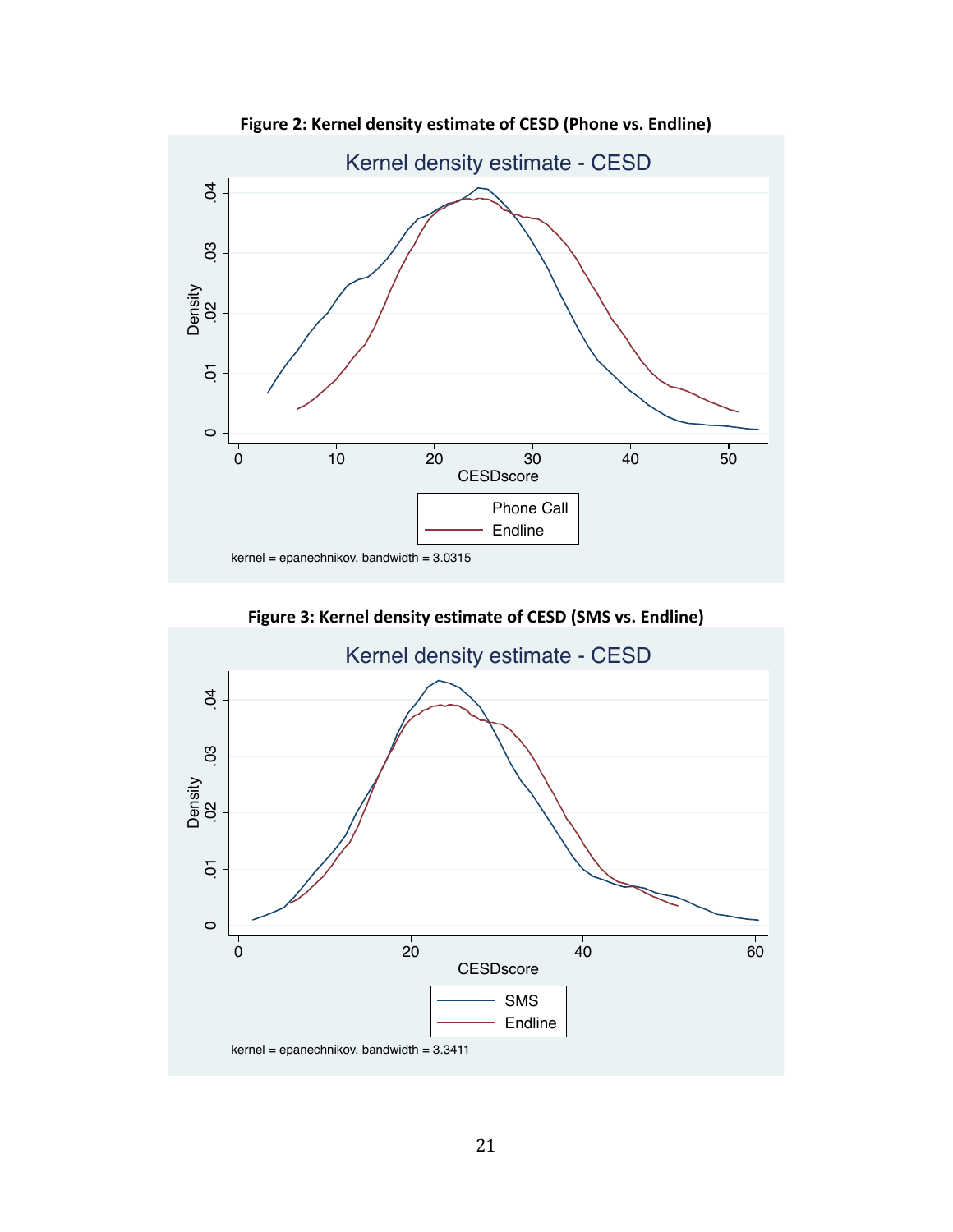child attending (10) business (10) buy (11) charge (10)  $(24)$ children  $(39)$  cooking  $(10)$ eat  $(39)$ expecting (35) family (48) farm (17) fees (13) fetch (16) firewood (14)  $\overline{food}$  (67) friend funeral (23) grazing (11) harvest (15) help (12) home (13) hospital (25) house (29) ipa (36) job (18) life (12)  $looking \nvert_{\text{27}}$   $lunch \nvert_{\text{62}}$  market (13) meal (10) meeting  $(19)$  MONEY  $(73)$  nothing  $(15)$  pay  $(11)$ phone (24) preparing (16) school (16) shamba (11) sick (13) start (13) super (15) Supper (28) taking (21) today (29) waiting (17) **Wanted** (36) water (19) wondering (11)  $WOTK$  (25) worried (9)

Figure 4: Responses to the question: What were you thinking right before the call?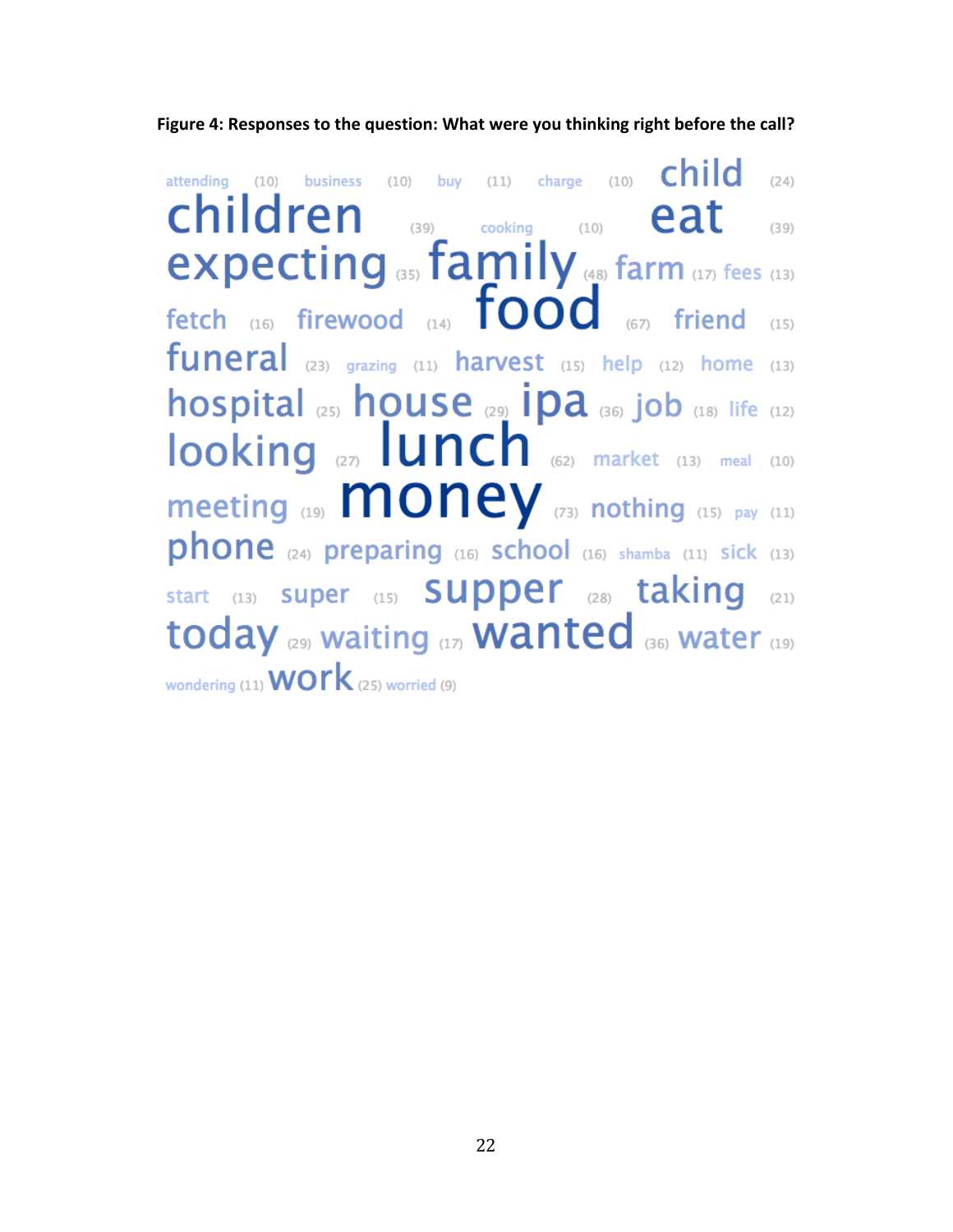

Figure 5: Categorized Thoughts - All Subjects by Call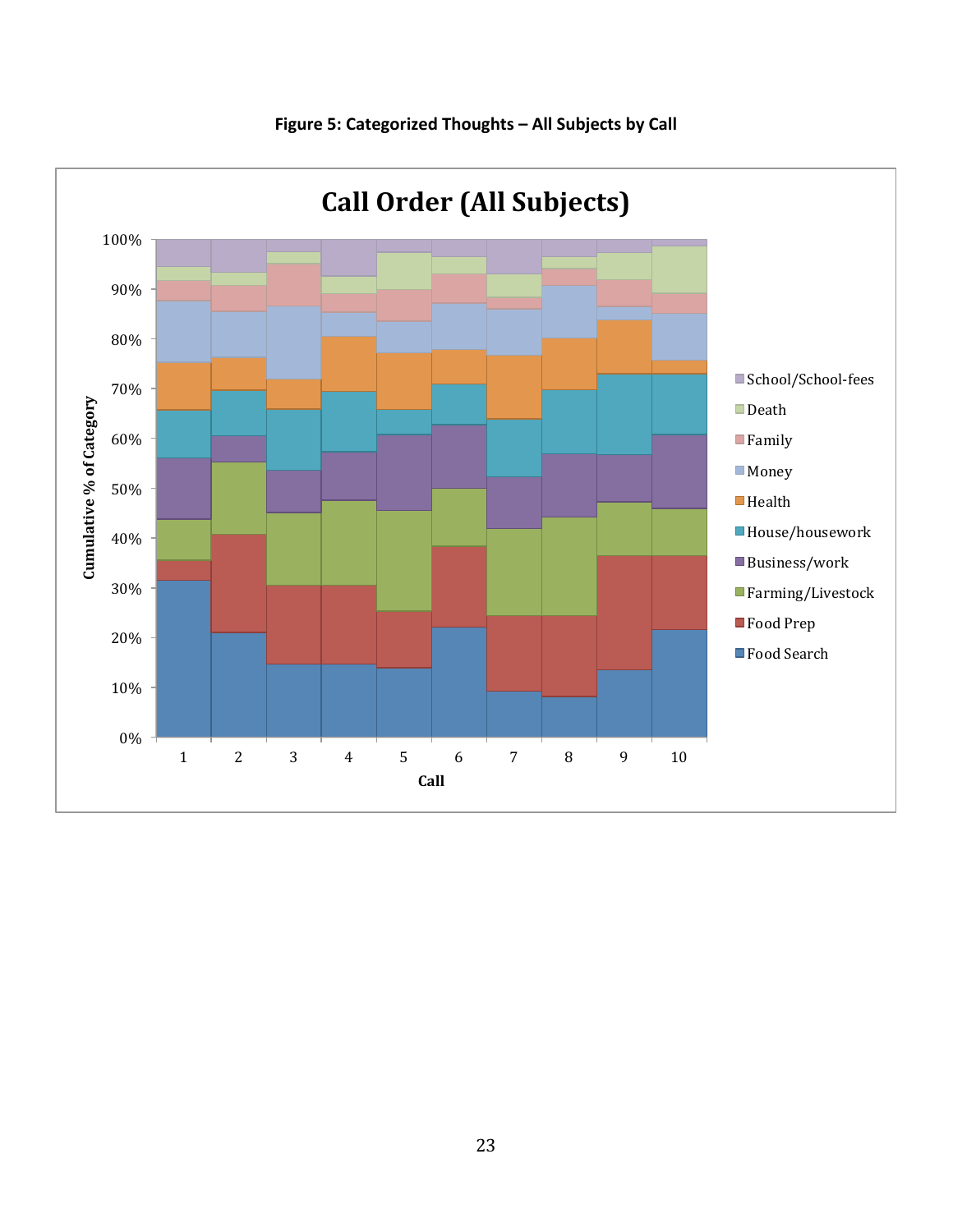

## **Figure 6: Categorized Thoughts - Non** *GD* **Recipients by Call**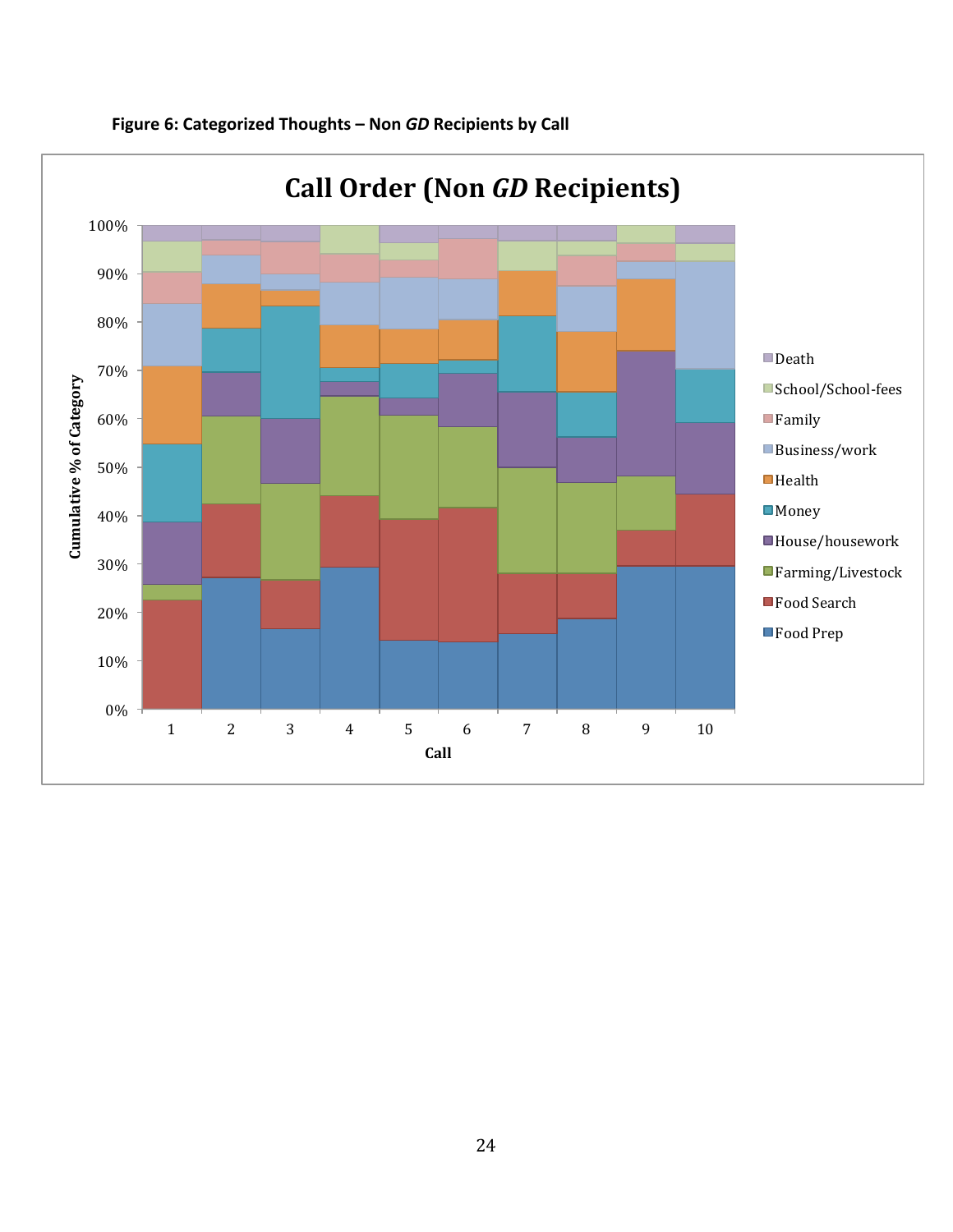

#### **Figure 7: Categorized Thoughts - GD Recipients by Call**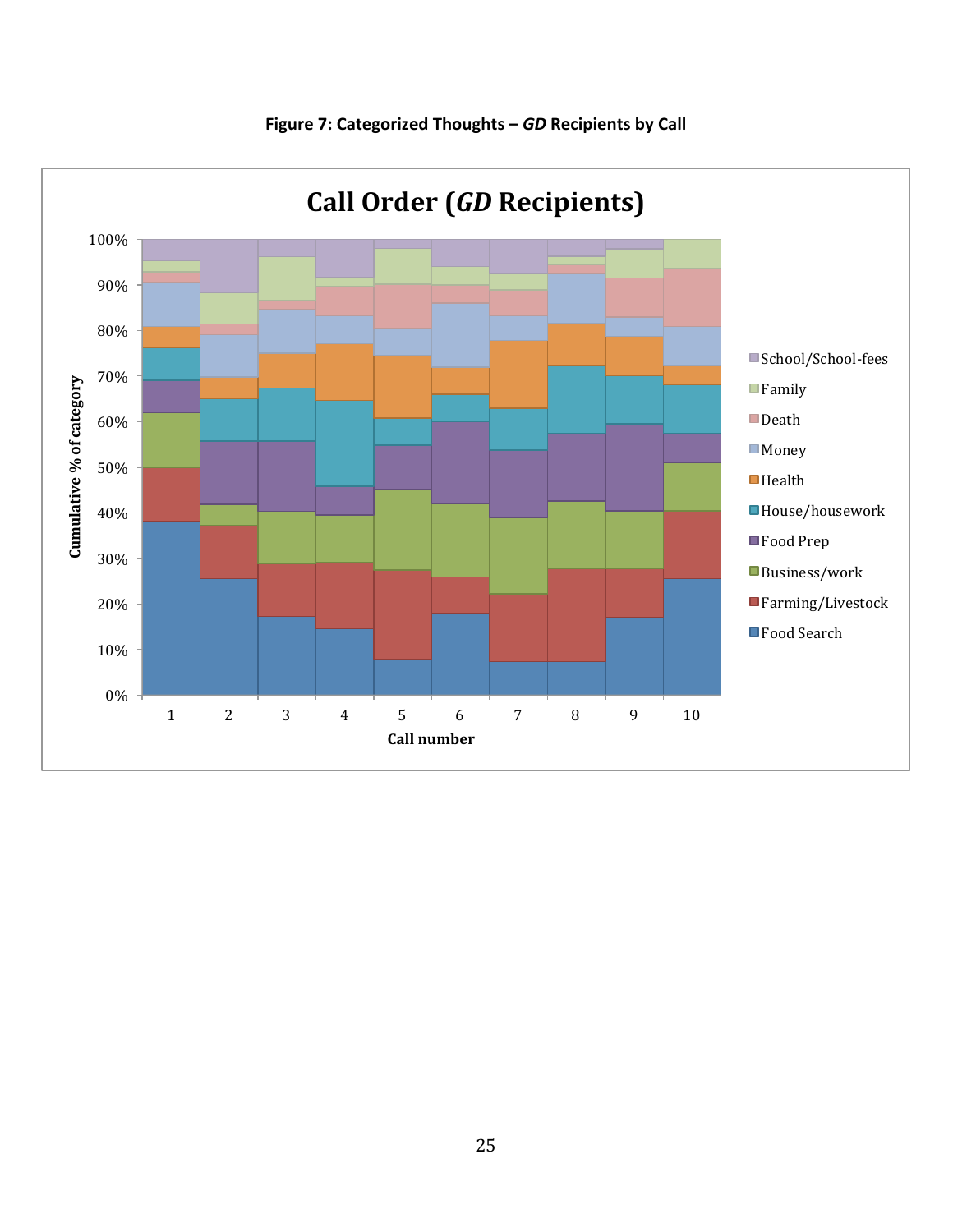

## **Time Series (All Subjects)**